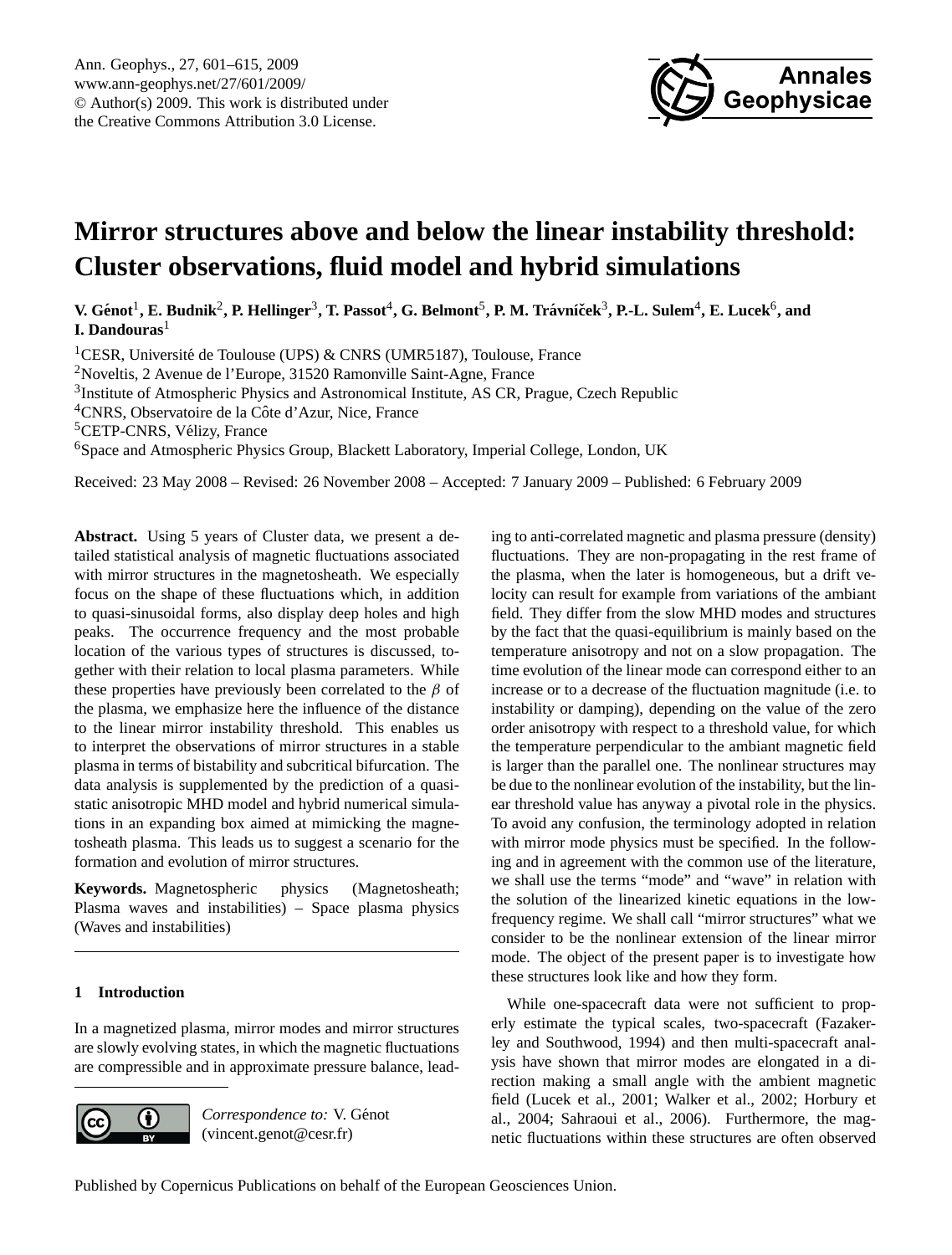to be far from being sinusoidal and are rather displayed as trains of large-amplitude holes or peaks, and in some instances solitary structures. The morphology of mirror structures is in fact a long standing issue. Magnetic depressions (holes) or enhancements (peaks) were observed in temperature anisotropic, high  $\beta$  magnetosheath plasmas of a variety of celestial bodies which provide a natural location for mirror instability. Trains of magnetic holes and peaks were observed by Voyager 1 in the heliosheath and inter-preted as mirror structures [\(Burlaga et al.,](#page-13-3) [2006,](#page-13-3) [2007;](#page-13-4) Génot, [2008\)](#page-13-5). [Liu et al.](#page-13-6) [\(2006\)](#page-13-6) (see also references therein) observed mirror modes ahead of interplanetary coronal mass ejections (ICME) preceded by shocks. Magnetic fluctuations mostly appear as large holes in regions where the plasma is marginally unstable with respect to the linear instability. These observations exhibit the presence of a plasma depletion layer (PDL) resembling those of planetary magnetosheaths. For Saturn, Voyager observations made on the dayside were reported by [Bavassano Cattaneo et al.](#page-13-7) [\(1998\)](#page-13-7). The authors track the evolution of mirror structures from a quasi-perpendicular bow shock to the magnetopause. The observed structures evolve from quasi-sinusoidal waves to non-periodic structures, consisting of both magnetic peaks and holes, and, finally, to holes in the PDL close to the magnetopause. For Jupiter, spiky structures were reported for the first time by Erdös and Balogh [\(1996\)](#page-13-8). A more recent and thorough survey of all the Jovian magnetometer data [\(Joy et](#page-13-9) [al.,](#page-13-9) [2006\)](#page-13-9) shows that 33% of the observed structures are either holes or peaks, with peaks primarily observed on the day side in the high  $\beta$  plasma of the middle magnetosheath, and holes mostly in low  $\beta$  plasma near the magnetopause and on the flanks. In the Earth context, observations of mirror structures are available since the early measurements by Explorer 12 [\(Kaufmann et al.,](#page-13-10) [1970\)](#page-13-10); [Leckband et al.](#page-13-11) [\(1995\)](#page-13-11) using AMPTE-UKS termed the observed peaks "monolithic" structures. Equator-S observations of peaks and holes have been reported by [Lucek et al.](#page-13-12) [\(1999\)](#page-13-12) but the spatial distribution of these structures was not investigated further and no information on the plasma parameters are available for this spacecraft. Later on, when studying kinetic aspects of the mirror mode, Génot et al. [\(2001\)](#page-13-13) listed a number of mirror mode events observed by AMPTE-UKS & IRM and some of them were tagged "spiky up" and "spiky down" by contrast with the more sinusoidal ones. However, in this case also, it was difficult to draw any conclusion on the occurrence conditions, as the plasma data were scarce in these intervals, except for the 21 September 1984 13:13–13:36 IRM event which exhibits very deep magnetic holes  $(\delta B/B \simeq 0.6)$  in a mirror stable region, a peculiarity which will be addressed in the following.

For the solar wind, [Winterhalter et al.](#page-14-2) [\(1994\)](#page-14-2) made a survey of magnetic holes observed by Ulysses and examined their possible relationship with mirror instability. They found that holes tend to occur in the interaction regions where fast streams overtake the ambient solar wind and the plasma is marginally stable. Using the same detection criterion on a larger set of data from Ulysses, Helios 1 & 2 and Voyager 2, [Sperveslage et al.](#page-14-3) [\(2000\)](#page-14-3) reinterpreted magnetic holes as a combination of both mirror modes and solitons. Mirror mode dynamics is indeed not the only theory proposed to account for the observed magnetic peaks and holes. For instance [Stasiewicz](#page-14-4) [\(2004a](#page-14-4)[,b\)](#page-14-5) (see also references therein) interpreted Cluster observations in term of trains of slow magnetosonic solitons, which are nonlinear wave solutions of Hall-MHD equations, an approach initiated by Baumgärtel et al. [\(1997\)](#page-12-0) and Baumgärtel [\(1999\)](#page-12-1).

Several models in connection with observations have been proposed [\(Joy et al.,](#page-13-9) [2006;](#page-13-9) Tátrallyay and Erdös, [2002\)](#page-14-6) to explain the evolution of mirror modes from the bow shock to the magnetopause, whereas computational [\(Pantellini,](#page-14-7) [1998;](#page-14-7) Baumgärtel et al., [2003\)](#page-13-14) or theoretical [\(Kivelson and South](#page-13-15)[wood,](#page-13-15) [1996\)](#page-13-15) works investigated how these structures could be formed. In the context of Jupiter's magnetosheath, [Joy](#page-13-9) [et al.](#page-13-9) [\(2006\)](#page-13-9) follow this last model and synthesize the picture by noting that magnetic peaks could be the signature of nonlinear saturation of mirror modes; hole structures are also observed and interpreted as collapsing structures in a plasma near the linear mirror threshold, a phase termed stochastic decay as individual structures are supposed to decay at different rates. A relation between the shape of the structures and the local plasma parameters is suggested: peaks are mostly observed in high  $\beta$  regions, and holes in low  $\beta$ regions in agreement with the model by [Pantellini](#page-14-7) [\(1998\)](#page-14-7). In the model of [Kivelson and Southwood](#page-13-15) [\(1996\)](#page-13-15), the return to marginal stability is made possible by the formation of magnetic fluctuations with slight compressions and large depressions, which would favor peaks.

The formation mechanism for both magnetic peaks and holes, and in particular their relation with the mirror instability, is however not fully understood. Insight was given by observations by Erdös and Balogh [\(1996\)](#page-13-8) in which the signature of a bistable behavior between region of high and low magnetic field was evidenced. To account for this ob-servation, Baumgärtel [\(2001\)](#page-13-16) constructed a fluid model with a double polytropic closure equation which revealed that magnetic holes can survive mirror stable plasma conditions, while peaks cannot. This is a signature of a bistability phenomenon which is related to the existence of a sub-critical bifurcation. In this paper, we rely on this concept to analyze mirror structures in the Earth magnetosheath with Cluster data. Through the use of both magnetic field and plasma data, we develop discriminating methods to identify mirror events among magnetosheath passes and to assign them a shape related to the skewness of the magnetic field distribution.

Observations lack the dynamical perspective and are affected by spatial/temporal effects. Therefore, in order to complement the observational approach, we discuss recent numerical and theoretical models that compare favorably with our observations. For this purpose, we consider hybrid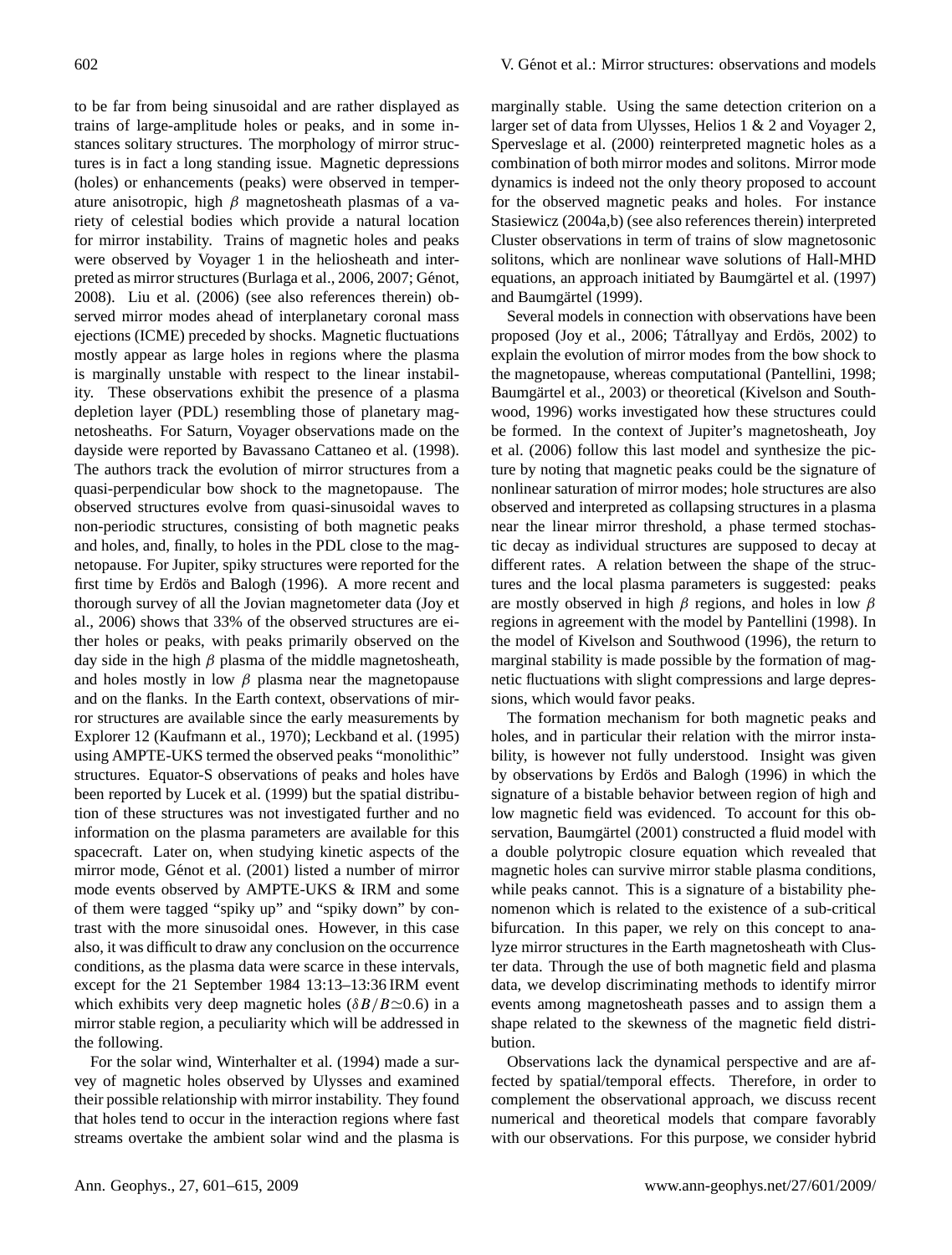particles-in-cell simulations of the Vlasov-Maxwell equations, developed to investigate the effect of a slow expansion on a magnetosheath-like plasma and low frequency tur-bulence (Trávnícek et al., [2007\)](#page-14-8). This approach enables us to present a dynamical perspective on the mirror mode evolution and in particular to point out peak-to-hole transition, together with the phenomenon of bistability. We also rely on the theoretical work of [Passot et al.](#page-14-9) [\(2006\)](#page-14-9) to provide a basis to the bistability phenomenon. More recent theoretical works aimed to understand mirror mode dynamics include [Borgogno et al.](#page-13-17) [\(2007\)](#page-13-17); [Kuznetsov et al.](#page-13-18) [\(2007a,](#page-13-18)[b\)](#page-13-19); [Califano](#page-13-20) [et al.](#page-13-20) [\(2008\)](#page-13-20).

The paper is organized as follows. Section 2 presents the data selection and the way magnetosheath passes are identified. The methods we employ to characterize mirror structures are discussed in Sect. 3 and tested in Sect. 4 on a case study. Section 5 presents statistics on the structure locations and discusses correlations with in-situ parameters. Observational results are compared with numerical and theoretical models in Sect. 6. Our main results are summarized in the Conclusion.

# **2 Data and magnetosheath model**

# **2.1 Data**

Five years (1 February 2001 to 31 December 2005) of the Cluster mission are considered. Cluster 1 magnetic field (FGM, [Balogh et al.,](#page-12-2) [2001\)](#page-12-2) and on-board calculated ion moments (from the HIA experiment on the CIS instrument, Rème et al., [2001\)](#page-14-10) data are used at 4 s resolution. Based on the same dataset a statistical analysis of mirror mode occurrence (localisation, fluctuation amplitude) has recently been published by Génot et al. [\(2009\)](#page-13-21). The results compare favorably with those of a study based on ten years of ISEE data [\(Verigin et al.,](#page-14-11) [2006\)](#page-14-11). Cluster orbital configuration is ideally designed to study the magnetosheath whose various regions are correctly sampled in our analysis, with a majority of events close to the magnetopause. A web-based version of the statistical analysis tool developed at CDPP (the French Plasma Physics Data Centre) and used in this study is available at the URL: [cdpp-amda.cesr.fr.](cdpp-amda.cesr.fr) Access is granted upon request (mail to amda@cesr.fr).

# **2.2 Magnetosheath identification**

The first step of our analysis is to determine whether Cluster is located in the magnetosheath. Data are analyzed by 5 min window: a delay procedure is applied to obtain associated solar wind and IMF parameters from ACE. Shock and magnetopause models, as described by [Verigin et al.](#page-14-11) [\(2006\)](#page-14-11) and [Shue et al.](#page-14-12) [\(1997\)](#page-14-12) respectively, are computed dynamically from these parameters in order to locate Cluster as "inside" or "outside" the magnetosheath.

# **2.3 Fractional distance in the magnetosheath**

We will make use of the fractional distance

<span id="page-2-0"></span>
$$
F = \frac{r - r_{MP}}{r_{BS} - r_{MP}}
$$
 (1)

introduced by [Verigin et al.](#page-14-11) [\(2006\)](#page-14-11) to normalize event positions in the magnetosheath. Here,  $r$  is the Cluster geocentric distance,  $r_{MP}$  the geocentric distance to the magnetopause (which is a function of the zenith angle, the solar wind ram pressure and IMF  $B_z$ ) and  $r_{BS}$  the geocentric distance to the bow shock (which is a function of the zenith and clock angles, the upstream Alfvén and Mach numbers and the angle between the solar wind velocity and IMF vectors). As a consequence  $F=0$  at the magnetopause and  $F=1$  at the bow shock.

#### **3 Mirror mode characterization**

Identification of mirror mode events has been a long standing issue. Both slow mode and mirror modes indeed display anticorrelated magnetic and density fluctuations. Moreover, both mirror and ion cyclotron modes develop in the presence of temperature anisotropy  $(T_{\perp} > T_{\parallel})$ . It has nevertheless been predicted by [Gary et al.](#page-13-22) [\(1993\)](#page-13-22) and observed by [Anderson](#page-12-3) [et al.](#page-12-3) [\(1994\)](#page-12-3) that due to the presence of heavier ions (mainly helium) in the magnetosheath, mirror instability dominates for  $\beta > 1$ , which is the most common situation. This condition is confirmed by recent simulations by Trávnícek et al. [\(2007\)](#page-14-8)  $(\beta$ <sub>||</sub> $\geq$ 0.35).

Various methods have been developed to discriminate between the various low-frequency modes and isolate mirror modes. They include transport ratio [\(Song et al.,](#page-14-13) [1994;](#page-14-13) [Den](#page-13-23)[ton et al.,](#page-13-23) [1995\)](#page-13-23), minimum variance analysis (Tátrallyay and Erdös, [2005\)](#page-14-14), 2- and 4-spacecraft methods [\(Chisham et al.,](#page-13-24) [1999;](#page-13-24) Génot et al., [2001;](#page-13-13) [Balikhin et al.,](#page-12-4) [2003;](#page-12-4) [Horbury et al.,](#page-13-2) [2004\)](#page-13-2), 90 $\degree$  B/V<sub>z</sub> phase difference [\(Lin et al.,](#page-13-25) [1998\)](#page-13-25). A comprehensive review of these approaches is given in [Schwartz](#page-14-15) [et al.](#page-14-15) [\(1996\)](#page-14-15).

# **3.1 Identification of mirror-like structures**

Magnetic field variations associated with mirror modes are almost linearly polarized in the direction of the ambient field. They may be of large amplitude (a few 10%). From these characteristics, a criterion has been established which fol-lows closely those used by Tátrallyay and Erdös [\(2005\)](#page-14-14); [Soucek et al.](#page-14-16) [\(2008\)](#page-14-16); Génot et al. [\(2009\)](#page-13-21); it requires two conditions:

**–** in order to select a linear polarization with field variations in directions close to that of the ambient magnetic field, the angle between the maximum variance direction and the mean magnetic field is prescribed to be smaller than 20°.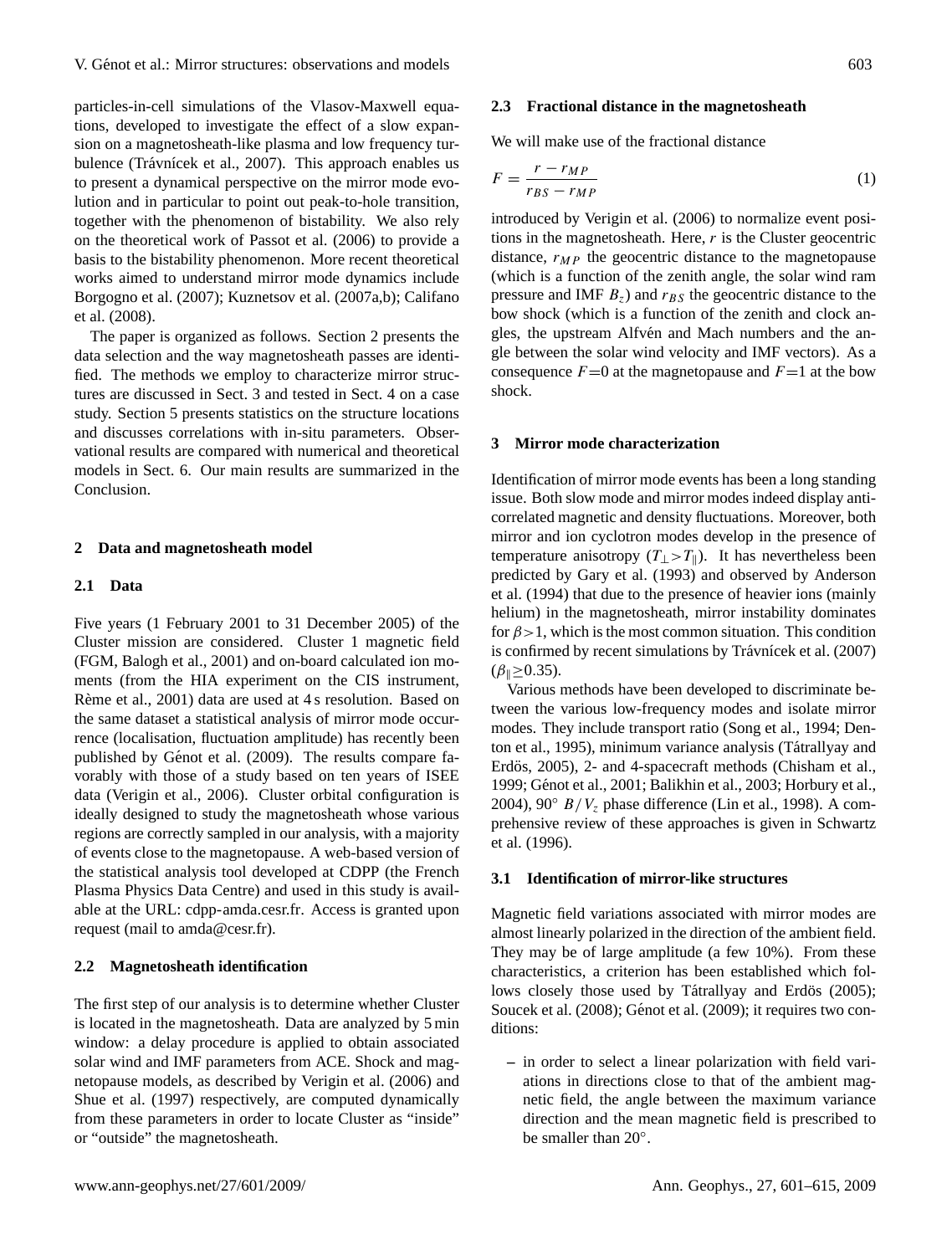**–** to prescribe relatively large amplitude, the variance of the field must be larger than 10%.

In order to perform a statistical survey over 5 years of data, we use relatively low resolution data (4 s), which limits the lower sampled mirror event size to 8 s. From a 2 month survey with high resolution Cluster data, [Soucek et al.](#page-14-16) [\(2008\)](#page-14-16) found that mirror events were distributed as a bell-shaped distribution with 98% of events falling into the 4s-24s interval and with a mean of 12 s. This shows that our data set is undersampled, as it misses events in the 4 to 8 s length. This corresponds to the structures with a smaller spatial scale (of the order of 10 local Larmor radii) even though flow velocity and field geometry do affect the observed temporal scales. The way the scale of events affects the statistics still remains to be studied with higher resolution data.

The above criterion is applied to all 5 min magnetosheath intervals selected in Sect. 2.1. The mean magnetic field is calculated on 10 min window, and the Minimum Variance Analysis (MVA) [\(Sonnerup and Cahill,](#page-14-17) [1967\)](#page-14-17) is performed on 5 min windows. The sensitivity of the results was tested against the variation of these time windows and revealed no major difference. At this stage, we do not make any restriction on the values of plasma parameters, as we are interested in mirror-like structures appearing above as well as below the linear mirror instability threshold given by Eq. (2). No constraint has been imposed on the eigenvalues  $\lambda$  resulting from the MVA. Indeed, as noted by Génot et al. [\(2001\)](#page-13-13), mirror modes are more frequently observed with an elliptic polarization than with the linear polarization predicted by the linear theory for plane waves. We checked that restraining our data set to linearly polarized events (for instance with the condition:  $\lambda_{int}/\lambda_{max} \leq 0.2$  and  $\lambda_{min}/\lambda_{int} \geq 0.3$ ) does not significantly alter the conclusions. Note that [Tatrallyay and](#page-14-14) Erdös [\(2005\)](#page-14-14) supplement their criterion with a condition on the symmetry of the structures which essentially selects magnetic depressions. Therefore, only "dip" or "hole" mirror structures are discussed in that paper. Automatic detection of data patterns is a difficult task and it is possible that compressional structures other than mirror modes (e.g. quasiperpendicular shocks) may be retained by our algorithm. It is however difficult to evaluate the proportion of such misinterpreted events.

# **3.2 Mirror condition**

The general form of the threshold condition for the mirror instability in a plasma composed of electrons, protons and alpha particules ( $He^{2+}$ ) with bi-Maxwellian distribution functions and evaluated in the low-frequency,long-wavelength limit of the Vlasov-Maxwell equations reads [\(Stix,](#page-14-18) [1962;](#page-14-18) [Hall,](#page-13-26) [1979;](#page-13-26) [Hellinger,](#page-13-27) [2007\)](#page-13-27)

<span id="page-3-2"></span>
$$
\sum_{s=p,\alpha,e} \beta_{s\perp} \left( \frac{T_{s\perp}}{T_{s\parallel}} - 1 \right) > 1 + \frac{\left( \sum_{s=p,\alpha,e} n_s q_s \frac{T_{s\perp}}{T_{s\parallel}} \right)^2}{2 \sum_{s=p,\alpha,e} \frac{(n_s q_s)^2}{\beta_{s\parallel}}} \qquad (2)
$$

where  $n$ ,  $q$  and  $T$  are the density, the charge and the temperature, respectively and  $\beta = 2\mu_0 n kT / B^2$ . Subscripts  $\perp$  and  $\parallel$  stands for the directions with respect to the ambient magnetic field B, and e, p and  $\alpha$  for electrons, protons and alpha respectively. In the case of cold electrons, the previous condition reduces to

<span id="page-3-0"></span>
$$
\beta_{p\perp} \left( \frac{T_{p\perp}}{T_{p\parallel}} - 1 \right) + \beta_{\alpha\perp} \left( \frac{T_{\alpha\perp}}{T_{\alpha\parallel}} - 1 \right) > 1, \tag{3}
$$

In the detector used in this study (HIA, see Sect. 2) ions are binned according to their energy per charge ratio. Therefore proton and alpha particles are generally mixed and moments are averages over these populations (we use the subscript i for ions). In order to characterize the plasma with respect to the mirror instability, we thus define the mirror parameter by

<span id="page-3-1"></span>
$$
C_M = \beta_i \perp \left( \frac{T_{i\perp}}{T_{i\parallel}} - 1 \right). \tag{4}
$$

 $C_M-1$  is then the distance to threshold. From Eq. [\(3\)](#page-3-0), the condition  $C_M$ <1 ( $C_M$ >1) corresponds to mirror stable (unstable) plasma, while  $C_M=1$  refers to marginal stability, for which the linear growth rate is zero.

Although ion species are not separately discriminated we evaluated the error introduced by computing averaged ion moments rather than individual ones. With the typical values  $T_{\alpha}$  /  $T_{p\parallel}=4$ ,  $n_{\alpha}/n_{p}=0.04$  and an alpha anisotropy equal to the proton one we obtain ∼6% overestimation of the  $C_M$ value. This figure increases up to 10% for large alpha to proton anisotropy and/or density ratios. Such an overestimation is however still within the overall measurement uncertainties.

As mentioned at the beginning of this section, previous equations apply for bi-Maxwellian plasmas only. Linear theory of the mirror instability with arbitrary distribution functions has been considered in [Shapiro and Shevchenko](#page-14-19) [\(1964\)](#page-14-19); [Pokhotelov et al.](#page-14-20) [\(2002\)](#page-14-20); [Hellinger](#page-13-27) [\(2007\)](#page-13-27); [Califano et al.](#page-13-20) [\(2008\)](#page-13-20). In particular, simulations by [Califano et al.](#page-13-20) [\(2008\)](#page-13-20) show that near threshold initially Gaussian distributions are flattened by quasi-linear effects for small velocities, which requires the use of the full criterion

$$
-\frac{m_p}{p_B} \int \frac{v_\perp^4}{4} \frac{\partial f}{\partial v_\parallel^2} d^3v - \beta_\perp - 1 > 0 \tag{5}
$$

where f is the distribution function,  $p_B$  is the magnetic pressure and  $m_p$  the proton mass.

# **3.3 Peaks and holes identification**

An automatized detection of structures is a prerequisite for any long term analysis. Tátrallyay and Erdös [\(2005\)](#page-14-14), analyzing 10 years of ISEE-1, used an algorithm searching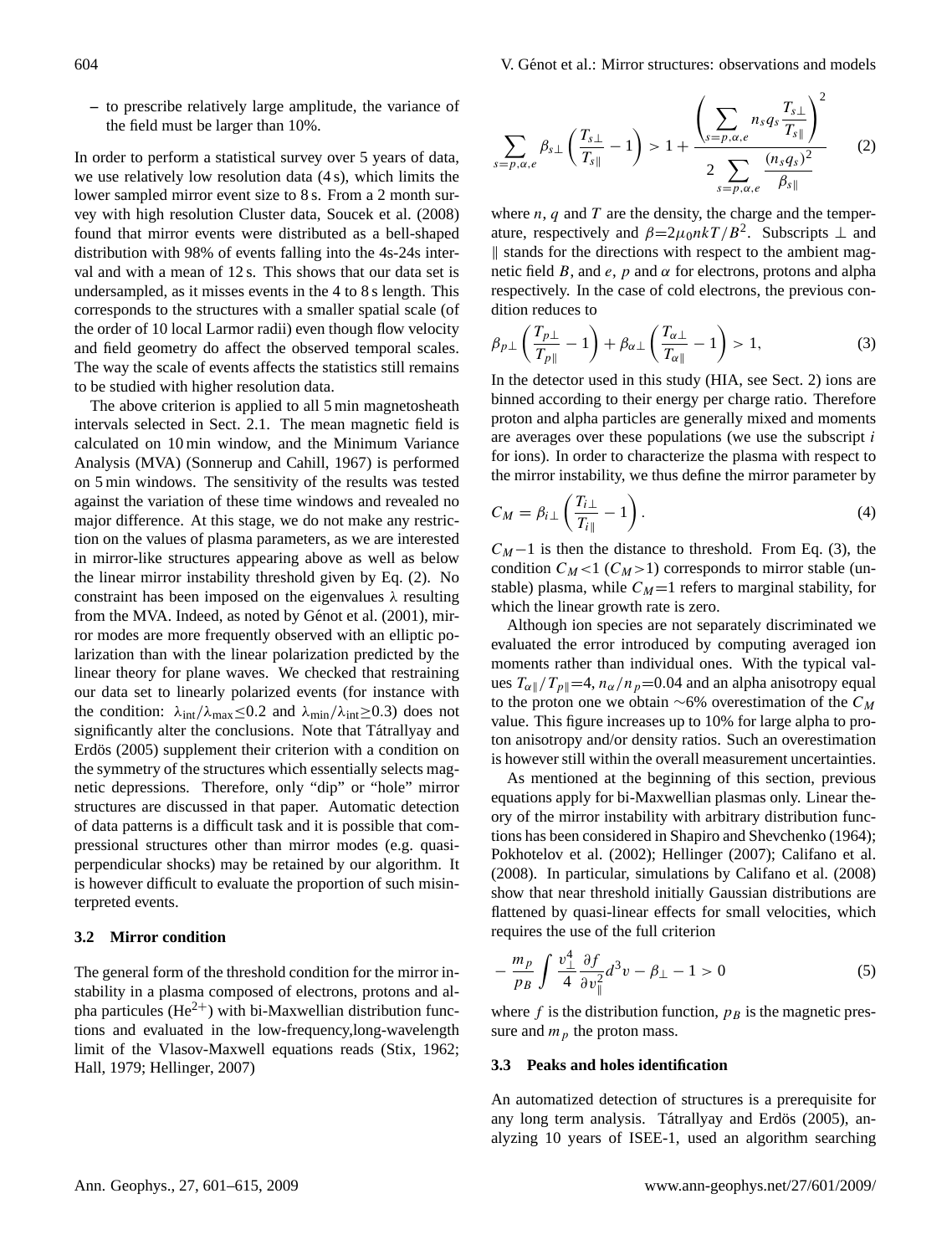

<span id="page-4-0"></span>**Fig. 1.** Skewnesses of composite peak and hole structures obtained by varying the fluctuation amplitudes (top panels) and the number of structures on a given interval (bottom panels). Abscissae are arbitrary.

for symmetrical shapes of magnetic depressions. [Joy et al.](#page-13-9) [\(2006\)](#page-13-9) proposed a statistical method based on the determination of the background magnetic field level. For our analysis, we consider the list of 5 min magnetosheath intervals in which mirror-like structures were detected by the algorithm steps described earlier; we then compute the skewness (i.e. the normalized third moment) of the distribution of the magnetic fluctuations ( $\delta B = B - \langle B \rangle$ , where the average is taken on a 10 min window). A positive (negative) value reflects a distribution skewed towards higher (smaller) values, which corresponds to an interval dominated by peaks (holes). A vanishing or small value corresponds to sinusoidal-like (symmetric) fluctuations or alternatively to an interval composed of peaks and holes equally distributed. The latter regime is usually associated with transition periods. The method was proved to be efficient by showing it correctly captures peakor hole-filled intervals identified by visual inspection.

Simultaneously to our analysis, an alternative and somewhat more refined algorithm based on the peakness of the distribution was developed and used by [Soucek et al.](#page-14-16) [\(2008\)](#page-14-16), The peakness is defined as the skewness of the time series representing the total wavelet content, between two chosen scales, of the original magnetic field fluctuations. In a way similarly to that of our method, negative (positive) peakness of a given interval corresponds to magnetic holes (peaks).

Figure [1](#page-4-0) shows changes in the skewness value when fluctuations are varied. Top panels show that varying the amplitude  $\delta B/B_0$  while preserving the same underlying shape does not affect the skewness whose sign is simply reversed when fluctuations are changed from holes (left,  $B_0-\delta B$ ) to peaks (right,  $B_0 + |\delta B|$ ). On the bottom panels, the shape of the holes is the same as in the top panels, but five (left) and seven (right) holes are removed. Consequently the skewness decreases from  $-0.77$  to  $-1.81$  and  $-2.68$ , respectively. This indicates that larger (smaller) values of the skewness are not related to higher (deeper) structures but to a larger deviation from the sinusoidal shape which also translates into the presence of more isolated structures. Analyzing the amplitude of these structures would require a more refined algorithm (see for instance [Soucek et al.,](#page-14-16) [2008\)](#page-14-16).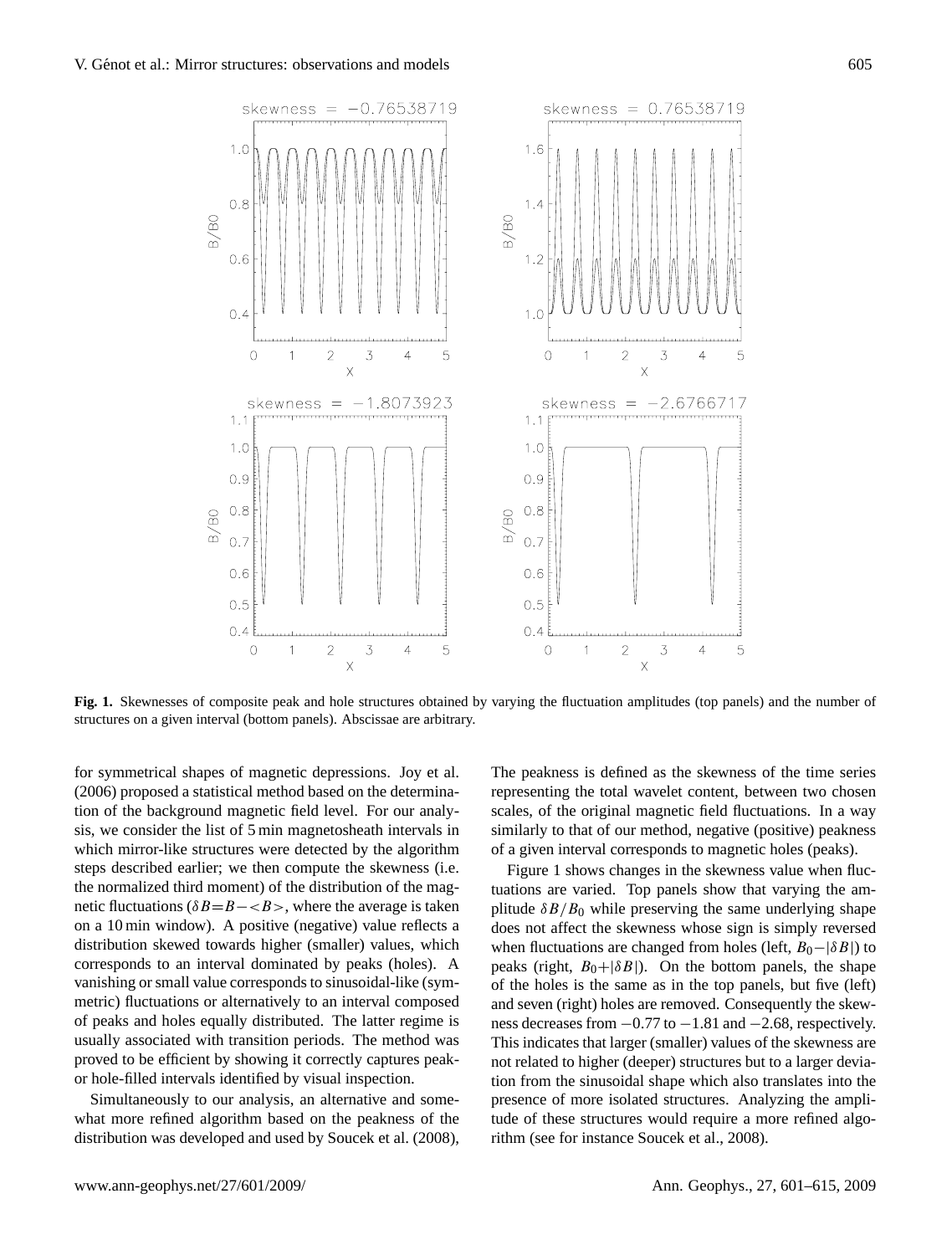

<span id="page-5-0"></span>**Fig. 2.** Observations of mirror structures by Cluster 1 on 15 March 2001. From top to bottom: magnetic field amplitude, fractional distance F, skewness of magnetic fluctuations and mirror parameter  $C_M$ . The grey color codes windows of 5 min when mirror structures are not detected by the algorithm based on magnetic fluctuations.

## **4 Case study: 15 March 2001**

In order to validate the above algorithm, we present in Fig. [2](#page-5-0) observations which satisfy the mirror conditions on the magnetic field fluctuations and exhibit, during the course of a few hours, both holes and peaks, separated by a sharp transition. It appears that this transition is due to an abrupt change in the direction of the IMF, associated with a variation in the solar wind velocity. Data are from the Cluster and ACE satellites on 15 March 2001 from 02:23 to 04:00 (as recorded by Cluster), during which the conditions expressed above for mirror mode selection are almost totally fulfilled in each 5 min subinterval (grey color refers to the time intervals where they are not). The solar wind data are averaged on a 20-min window and the time delay between ACE and Cluster is about 3500 s until 03:10 and then steadily increases to 3700 s at 04:00. Cluster is mainly moving along the  $+X_{\text{gse}}$  direction from [10.0, 1.2, 9.0]  $R_E$  to [12.9, 0.2, 8.6]  $R_E$ , away from the magnetopause and towards the bow shock. Cluster satellites are separated by about 0.1  $R_E$  and ACE is positioned at [226.6,  $-37.6$ , 1.3]  $R_E$ . From visual inspection of the vari-

ations of the magnetic field amplitude, one identifies a first interval consisting mainly of holes followed by a second interval of peaks. A sharp transition occurs at 03:24. We detail below these two sequences.

#### **4.1 Holes: 02:25–03:24**

We consider the interval 02:25–03:24 which presents a series of several contiguous 5 min mirror intervals, 02:25:00– 02:52:30 and 02:57:30–03:02:30, and non-mirror intervals (shaded on Fig. [2\)](#page-5-0). When focusing on mirror intervals, the fractional distance  $F$  evolves from 0.25 to 0.45, confirming that the satellites are moving away from the magnetopause. The fractional distance is computed every 20 s, and so are the distance to mirror threshold and the skewness (for which the distribution is taken on 5 min window). The skewness varies from 0 to  $-1.8$  with a mean value around  $-0.5$ : the magnetic field is indeed shaped as holes. A very deep isolated hole (skewness=−1.8) with a small magnetic field  $(B=1.7 \text{ nT}, \delta B/B=0.9)$  and lasting about 20 s is observed at 02:30. Throughout this interval the plasma is mirror unstable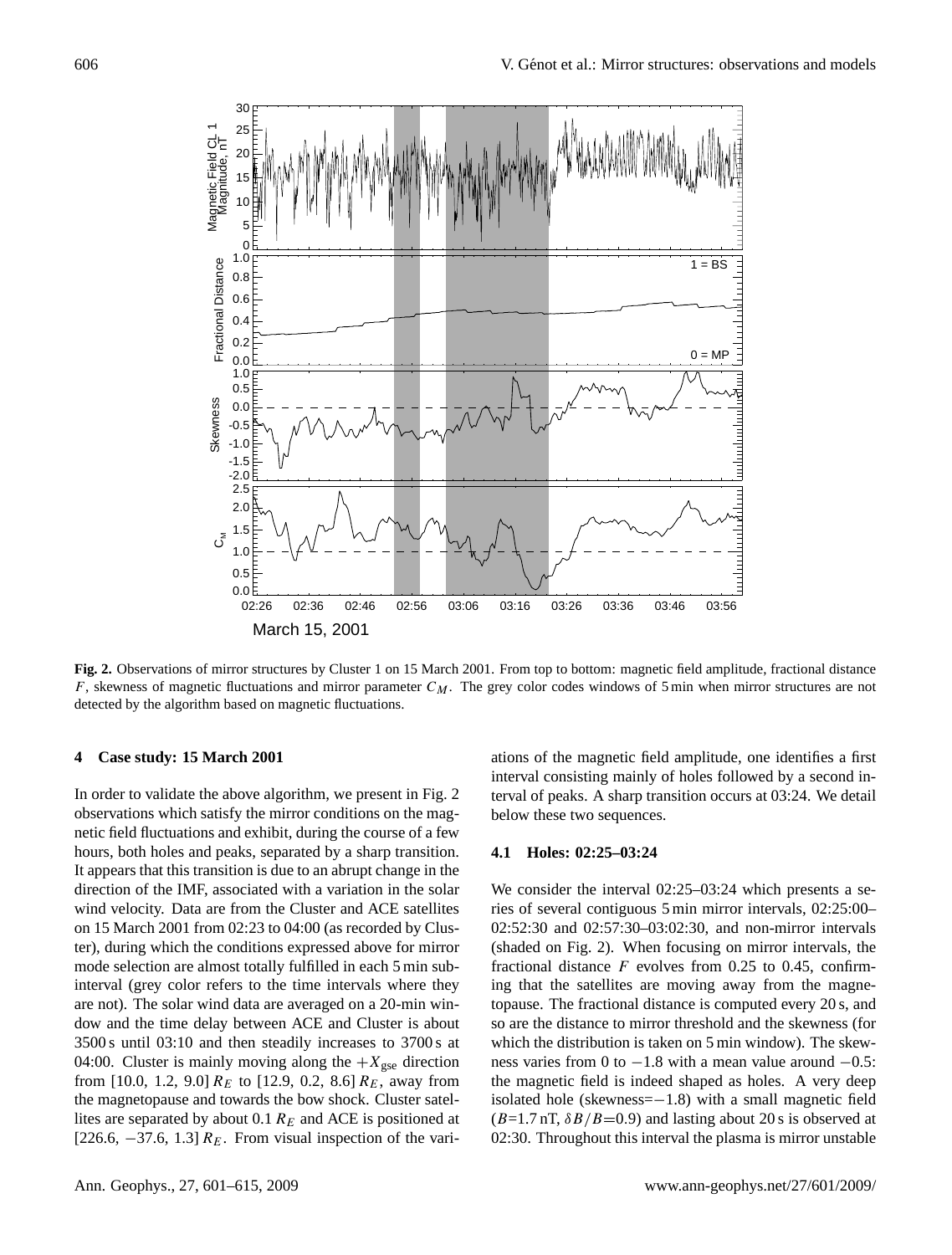$(C_M>1)$ , except for a short period when the deep hole is observed. We shall come back to this apparent peculiarity in the course of the discussion.

# **4.2 Peaks: 03:24–04:00**

In the second interval Cluster 1 observes mirror structures located in the middle magnetosheath  $(0.45 < F < 0.55)$ . They are mostly shaped as peaks during two intervals (during the first one, the skewness is close to 0.5, while in the second one, it ranges between 0.5 and 1), separated by a mixed structures interval (skewness close to  $-0.15$ ). The plasma is mirror unstable with  $C_M$ >1.5 in most of the interval.

The sharp transition between the two ranges, observed at 03:24, is due to IMF turning and decelerating solar wind. Indeed, ACE data shifted accordingly (not shown) exhibit a rotation in the magnetic field (from 30° to 70° for  $(\widehat{B_x, B_y})$ and from 0 $\degree$  to 50 $\degree$  for  $(\widehat{B_x, B_z})$ ) and a sharp decrease in the solar wind velocity from 390 km/s to 370 km/s, exactly at this time. The transition between the two magnetosheath regions is therefore a spatial effect related to a fast change in the upstream solar wind forcing, resulting in the reconfiguration of associated shocks and local conditions of the magnetosheath.

# **5 Statistical analysis**

Based on the methods described above for determining magnetosheath intervals, 5647 linearly polarized compressive mirror structures were isolated and classified as "holes" (44%) or "peaks" (30%) depending on the skewness sign when  $|skewness| > 0.2$ , or "either" (26%) otherwise. "Either" means that the structures in the interval are either sinus-like or a mixture of holes and peaks. This somewhat arbitrary criterion was chosen from visual inspection. The question then arises of the statistics on hole/peak distributions, in relation with in-situ parameters.

# **5.1 Relation with the plasma** β

In Fig. [3,](#page-6-0) the skewness is plotted as a function of  $\beta_{\parallel}$ . For moderate  $\beta_{\parallel}$ , observations are gathered toward negative skewness, whereas large  $\beta_{\parallel}(\geq 4)$  conditions favor positive skewness. This positive correlation gives a vanishing skewness for  $\beta$ <sub>|</sub>  $\approx$ 3.5, in agreement with other observational studies (Erdös and Balogh, [1996;](#page-13-8) [Bavassano Cattaneo et al.,](#page-13-7) [1998;](#page-13-7) [Joy et al.,](#page-13-9) [2006;](#page-13-9) [Soucek et al.,](#page-14-16) [2008\)](#page-14-16).

As temperature anisotropy is anti-correlated with  $\beta_{\parallel}$ [\(Anderson et al.,](#page-12-3) [1994;](#page-12-3) [Gary and Lee,](#page-13-28) [1994;](#page-13-28) [Fuselier et](#page-13-29) [al.,](#page-13-29) [1994\)](#page-13-29), we expect and indeed observe (not shown) that smaller anisotropy conditions favor peaks. The anticorrelation in our data set is such that

$$
\frac{T_{\perp}}{T_{\parallel}} = 1 + \frac{a}{\beta_{\parallel}^b} \tag{6}
$$



<span id="page-6-0"></span>**Fig. 3.** Skewness as a function of  $\beta_{\parallel}$  for all mirror events detected in the period 1 February 2001–31 December 2005.

with  $a=0.47$  and  $b=0.56$  in rather good agreement with the values of  $a=0.83$  and  $b=0.58$  found for example by [Fuselier](#page-13-29) [et al.](#page-13-29) [\(1994\)](#page-13-29) (for  $\beta$ <sub>k</sub>>1). This formal relation conveys the idea that the magnetosheath plasma remains in a marginal stable state with respect to the mirror instability and in a lesser measure with the ion cyclotron instability,as numeri-cally demonstrated by [Hellinger et al.](#page-13-30) [\(2003\)](#page-13-30) and Trávnícek [et al.](#page-14-8) [\(2007\)](#page-14-8).

# **5.2 Location**

To localize events in the magnetosheath, we use the fractional distance  $F$  defined in Eq. [\(1\)](#page-2-0). Let us first consider structures in a mirror unstable plasma  $(C_M>1)$ . On the right of Fig. [4,](#page-7-0) the average skewness is represented in each  $F$ -bin and shows that peaks are mostly observed in the middle magnetosheath  $(F > 0.3)$ . Statistics close to the bow shock are poor and therefore negative values close to the shock are neither significant nor meaningful. A more detailed analysis (not shown) revealed that peaks are observed closer to the shock for increasing zenith angle; no dawn/dusk asymmetry is observed. Interestingly, if we now include mirror structures in unstable conditions ( $C_M$ >0, left of Fig. [4\)](#page-7-0), the average skewness close to the magnetopause is highly negative whereas it approaches zero in the middle magnetosheath. This is related to the fact that holes may be observed everywhere in the sheath, with a preference for the vicinity of the magnetopause and for mirror stable conditions. These findings are in excellent agreement with Fig. 9 of [Joy et al.](#page-13-9) [\(2006\)](#page-13-9) who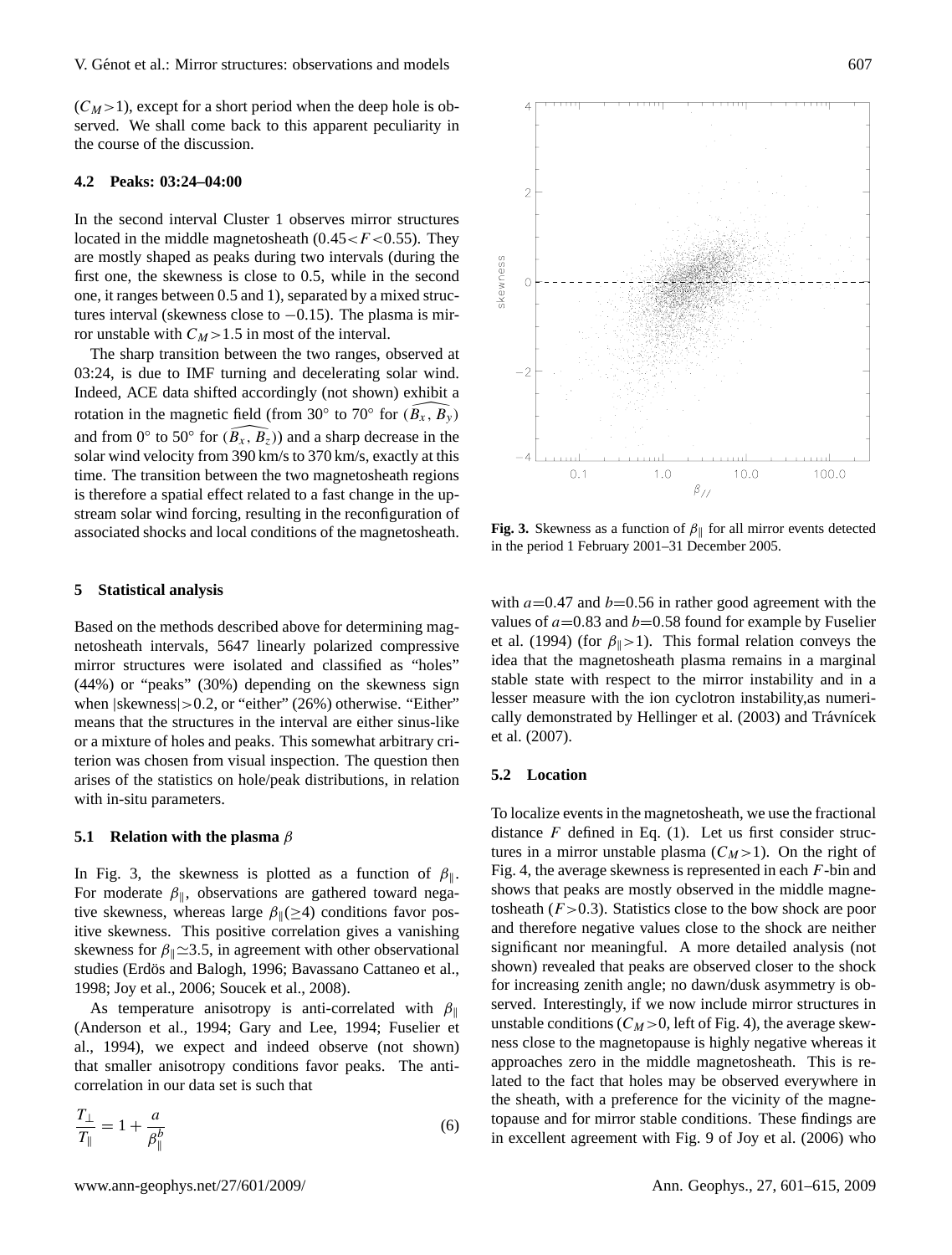

<span id="page-7-0"></span>**Fig. 4.** Average skewness as a function of the fractional distance F for  $C_M>0$  (left) and  $C_M>1$  (right). The error bars are proportional to **Fig. 4.** Average skewness as a function of the fractional distance F for  $C_M > 0$  (left) and  $C_M > 1$  (right). The error bars are proportional to  $\sigma/\sqrt{N}$  where  $\sigma$  is the standard deviation and N is the number of mirror and  $N_{\text{min}}$ =7 and  $N_{\text{max}}$ =301 for  $C_M$ >1).

showed that mirror structures are present everywhere in the (Jupiter) magnetosheath with peaks appearing preferentially in the middle sheath and holes close to the magnetopause at least for the day side magnetosheath data which represent most of our dataset. Further down the flank their observations suggest that holes fill the whole magnetosheath. Finally, the hole/peak localization in the magnetosheath is consistent with the  $\beta$  spatial distribution ( $\beta$  decreases from the shock towards the magnetopause) and its dependence on the skewness discussed in the previous section.

# **5.3 Influence of the distance to threshold**

Authors of similar observational studies (Erdös and Balogh, [1996;](#page-13-8) [Joy et al.,](#page-13-9) [2006\)](#page-13-9) have emphasized the dependence of the mirror structure shape on the value of beta. However the way the mirror fluctuations evolve in a plasma is closely related to the distance to the mirror instability threshold. We show in the following that although this parameter corresponds to a linear threshold, it is also relevant to order data in the nonlinear regime for which mirror structures develop. This parameter is therefore a crucial variable for the physics of mirror mode dynamics. This also explains why this parameter is pivotal in all modeling approaches, be they analytical or computational, as discussed in the next section.

On Fig. [5,](#page-8-0) all events have been binned in intervals of the mirror parameter  $C_M$  (Eq. [4\)](#page-3-1). For each bin, the average skewness is computed as well as error bars. Transitions between peak/hole (skewness =0) and mirror stable/unstable  $(C_M=1)$  have been over-plotted as dash lines. The insert shows that statistical significance is better (i.e. the number of observed events maximises) around  $C_M=1$  which expresses the tendency of the magnetosheath plasma to be mostly observed in a marginally stable state with respect to the mirror

instability (see for instance the observations reported in [An](#page-12-3)[derson et al.,](#page-12-3) [1994\)](#page-12-3).

Inspection of this figure indicates that for increasing values of  $C_M$ , mirror magnetic fluctuations associated with unstable plasma conditions are shaped mostly as holes just above threshold, and as peaks far from it (the skewness increases up to 0.6). There is a transitional regime for which the skewness is close to zero (it vanishes for  $C_M \simeq 1.4$ ) and which corresponds to sinusoidal variations or to a mixed regime of holes and peaks. All shapes of magnetic fluctuations may therefore be encountered under unstable plasma conditions. The striking observation comes from the stable plasma condition domain  $(C_M < 1)$ . In this parameter range, very distinct magnetic hole structures are observed. The skewness varies from −0.3 to −0.7, decreasing on average further off from threshold. It has to be stressed that this represents a general averaged trend, and some observations fall out the strict picture described above, as illustrated by error bars. These results are consistent with those of [Soucek et al.](#page-14-16) [\(2008\)](#page-14-16) where a similar positive correlation peakness-distance to threshold is described.

A bistability phenomenon can be invoked to explain these observations. This phenomenon expresses the fact that stable non zero solutions exist in a regime where the trivial solution is linearly stable. It is related to the presence of a subcritical bifurcation studied in details in [Kuznetsov et al.](#page-13-19) [\(2007b\)](#page-13-19). It was first modeled by Baumgärtel [\(2001\)](#page-13-16) who performed fluid numerical simulations to explain the bistable behavior reported in Jovian magnetosheath observations by Erdös [and Balogh](#page-13-8) [\(1996\)](#page-13-8) (see also Baumgärtel et al., [2003\)](#page-13-14). Existence of stable localized structures also exist in the context of anisotropic Hall-MHD [\(Stasiewicz,](#page-14-4) [2004a](#page-14-4)[,b\)](#page-14-5) in situations that are mirror stable. Symmetries of these solutions nevertheless differ from those of the structures observed in direct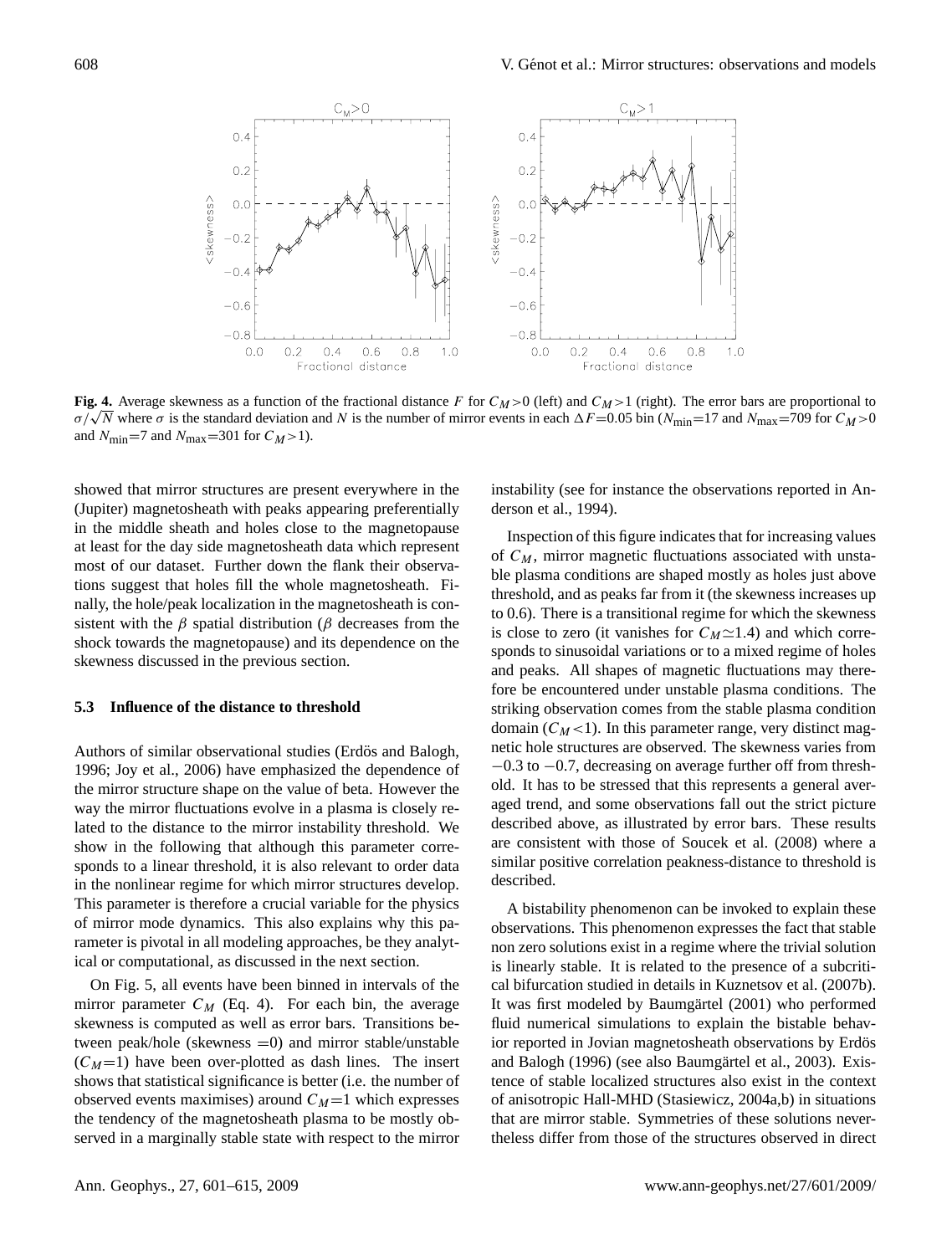simulations of the Vlasov-Maxwell equations [\(Califano et](#page-13-20) [al.,](#page-13-20) [2008\)](#page-13-20). Recently observations in the Earth magnetosheath with Cluster [\(Soucek et al.,](#page-14-16) [2008;](#page-14-16) this study) have initiated an important theoretical effort to understand bistability, i.e. how mirror structures can survive in mirror stable conditions [\(Passot et al.,](#page-14-9) [2006;](#page-14-9) [Borgogno et al.,](#page-13-17) [2007;](#page-13-17) [Kuznetsov et al.,](#page-13-18) [2007a;](#page-13-18) [Califano et al.,](#page-13-20) [2008\)](#page-13-20). We shall come back to this issue in the next section devoted to comparison with models.

Note that, in binning the mirror parameter  $C_M$  to display the average skewness in Fig. [5,](#page-8-0) the electron temperature effect is neglected. Taking this effect into account would lead

to replace 
$$
C_M
$$
 by  $C_{Me} = C_M - \frac{1}{2} \frac{\left(\frac{T_1}{T_{\parallel}} - 1\right)^2}{\frac{1}{Re} + \frac{1}{\beta_{\parallel}}}$  (see Eq. 2). In-

cluding the electron temperature term diminishes  $C_M$  by  $\sim$ 1, 5, 11, 13% for  $\beta_e = 0.1, 1, 10, 100$ , respectively; this can be viewed as a small correction, comparable to the observational uncertainties and similar to the effect regarding ion measurements discussed in Sect. 3.2. Another effect concerns the electron anisotropy (in the magnetosheath  $T_{\perp e}/T_{\parallel e} \gtrsim 1$  [Gary](#page-13-31) [et al.](#page-13-31) [\(2005\)](#page-13-31); [Masood and Schwartz](#page-14-21) [\(2008\)](#page-14-21)). Both effects tend to reduce the mirror parameter (and then shift the curve of Fig. [5](#page-8-0) to the left), but are not significant for our present discussion.

#### **5.4 Observations**

To illustrate the findings of the previous section, we chose two typical intervals displaying holes and peaks in their respective "natural environment". Mirror modes have been detected by our algorithm from the magnetic fluctuations throughout these intervals.

On 17 June 2002 (Fig. [6\)](#page-9-0), holes are observed relatively close to the magnetopause (0.12 <  $F$  < 0.19) with  $\delta B/B$  up to 0.8. The skewness varies from −0.15 down to −1.7 with the lower values corresponding to isolated depressions (at 15:17 for instance). The plasma is mostly mirror stable with two short excursions in mirror unstable conditions for which  $C_M$ remains below 1.2. This is consistent with the fact that the peak/hole transition is seen for  $C_M \simeq 1.5$  i.e. holes exist in stable conditions as well as in slightly unstable ones (close to threshold).

On 27 May 2005 (Fig. [7\)](#page-10-0), peaks are observed close to the middle magnetosheath ( $F \simeq 0.3$ ) with relatively small enhancements  $\delta B/B \simeq 0.3$ . The skewness is quite variable whereas the plasma conditions remains highly mirrorunstable with  $2.2 < C_M < 3.1$ . By analogy with the simulation results which are presented in the next section, this observation may correspond to the saturated phase of the mirror instability with well developed peaks far from threshold.

#### **6 Discussion: comparison with theory and simulations**

Our final aim is to compare magnetosheath observations of mirror structures with theoretical models and numerical sim-



<span id="page-8-0"></span>**Fig. 5.** Average skewness as a function of the mirror parameter  $C_M$ . The vertical dashed line delineates the mirror threshold. The horizontal dashed line delineates the region of predominance of holes (below) from the one of peaks (above). The error bars are pro-(below) from the one of peaks (above). The error bars are pro-<br>portional to  $\sigma/\sqrt{N}$  where  $\sigma$  is the standard deviation and N is the number of mirror events in each  $\Delta C_M$ =0.15 bin ( $N_{\text{min}}$ =20 and  $N_{\text{max}}$ =675). The insert shows the distribution of mirror events as a function of  $C_M$ : the peak is observed for marginally stable conditions with respect to the mirror instability  $(C_M \simeq 1)$ .

ulations. For both these approaches, the key control parameter is the distance to the instability threshold.

Recently, a simple hydrodynamic description of pressure balanced magnetic structures has been proposed [\(Passot et](#page-14-9) [al.,](#page-14-9) [2006\)](#page-14-9), based on anisotropic MHD equations supplemented by an equation of state suitable for the quasi-static regime. A similar equation of state has been kinetically derived by [Constantinescu](#page-13-32) [\(2002\)](#page-13-32). This model is able to accurately reproduce the mirror instability threshold. By minimizing the potential energy under the constraint of particle conservation and frozen-in magnetic field, stable solutions were obtained, in the form of magnetic holes at moderate  $\beta$ , or peaks when  $\beta$  is larger, provided the angle  $\theta_{kB}$  between the wave vector and the ambient field, together with the temperature anisotropy are sufficiently large. The model retaining no kinetic effects, the mirror structures correspond to piece-wise periodic non-linear solutions. An interesting point is that within this framework, the phenomenon of bi-stability is also observed, corresponding to the existence of stable nonlinear magnetic holes in a regime where the plasma is mirror stable. For the piece-wise solutions of the model, the skewness is equivalently replaced by a parameter  $\lambda$  that measures the normalized length of the low magnetic field region (see Fig. [8](#page-11-0)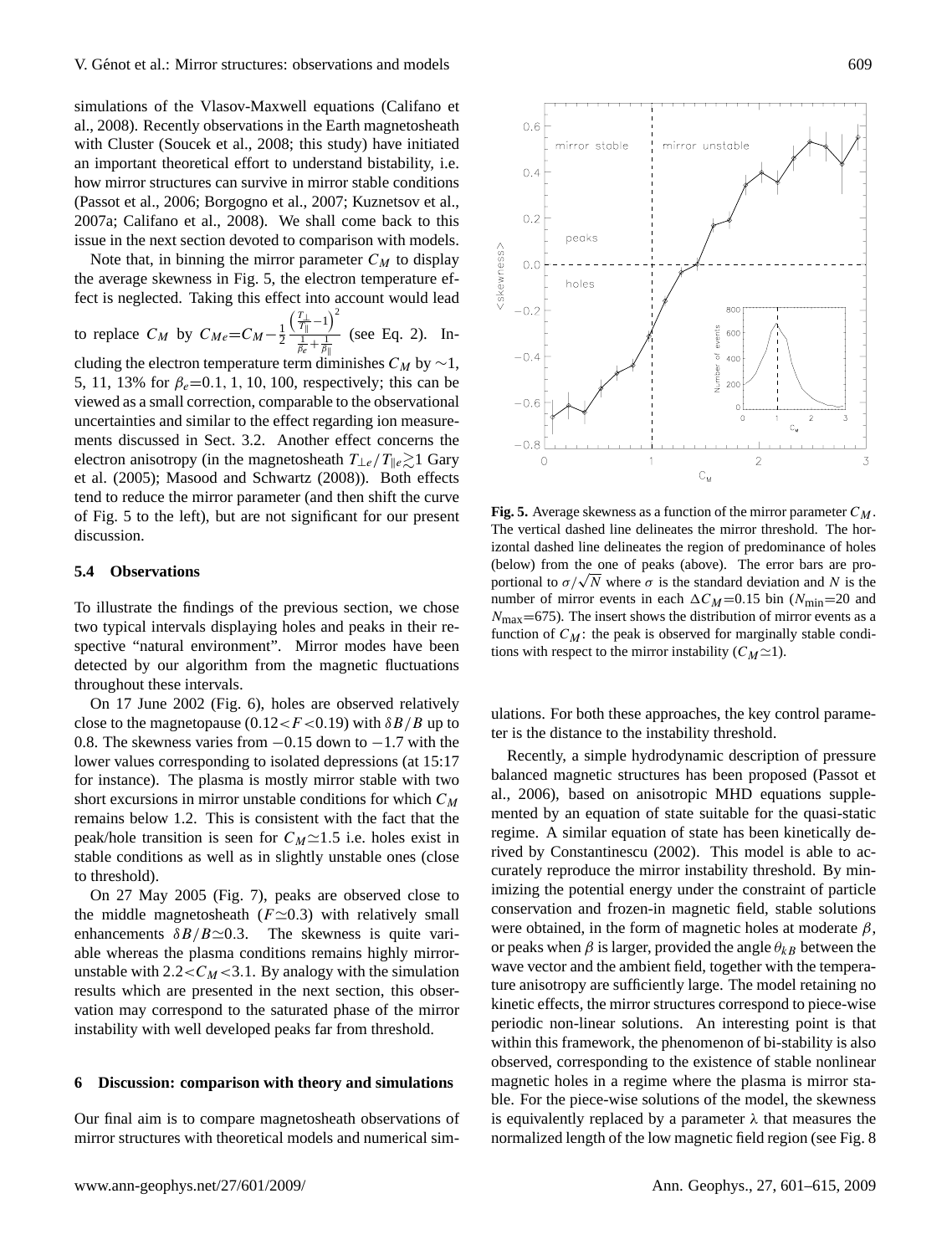

<span id="page-9-0"></span>**Fig. 6.** Observations of magnetic holes by Cluster 1 on 17 June 2002 (same panels as in Fig. 1).

and [Passot et al.,](#page-14-9) [2006,](#page-14-9) for details on how it is computed). For  $\lambda$ <0.5 the solution is hole-like whereas for  $\lambda$ >0.5 the solu-tion is peak-like. On Fig. [8,](#page-11-0) for three  $\theta_{kB}$  angles,  $\lambda$  is plotted as a function of  $C_M$ , calculated by varying the anisotropy for fixed  $\beta_{\parallel}$ . Qualitatively, the variations of  $\lambda$  with  $C_M$  depend very slightly on  $\beta_{\parallel}$ , except for the domain of validity of the solutions which is more restricted for smaller  $\beta_{\parallel}$  (see [Pas](#page-14-9)[sot et al.,](#page-14-9) [2006,](#page-14-9) for detail on this issue). The model is able to reproduce the general behavior revealed by the observations: for a large angle (for instance 70◦ ), hole solutions are obtained in the bistability region  $(C_M < 1)$  and slightly above threshold, whereas at large distance from threshold, magnetic peaks are obtained. For larger angles, solutions in mirror unstable plasmas are obtained only for large enough beta ( $\beta$ <sub>I</sub>=8 at 80◦ ) whereas for angles smaller than ∼60◦ solutions exist only in unstable plasmas.

Although a MHD description appears to be sufficient to obtain a valid instability threshold and to reproduce the bistability phenomenon, retaining kinetic effects such as Landau damping and finite Larmor radius corrections is mandatory to determine the linear growth rate as well as to investigate the nonlinear development of the mirror instability. This has been achieved in further developments of the present Landau-fluid model [\(Passot and Sulem,](#page-14-22) [2006;](#page-14-22) [Borgogno et](#page-13-17) [al.,](#page-13-17) [2007\)](#page-13-17). A dynamical model for nonlinear mirror modes near threshold has also been recently proposed by [Kuznetsov](#page-13-18) [et al.](#page-13-18) [\(2007a\)](#page-13-18) using a reductive perturbative expansion of the Vlasov-Maxwell equations. In this model, the saturation mechanism is due to local variations of the ion Larmor radius which are supplemented phenomenologically, leading to the bistability phenomenon and also the variation of the skewness with the distance to threshold. It differs from previous models for which the saturation is provided by the cooling of a population of trapped ions [\(Kivelson and Southwood,](#page-13-15) [1996;](#page-13-15) [Pantellini,](#page-14-7) [1998\)](#page-14-7).

Studying the evolution of mirror modes and the formation of coherent structures is possible by means of direct simulations of the Vlasov-Maxwell equations. We refer in particular to hybrid simulations in an expanding box (HEB code, see Hellinger and Trávníček, [2005,](#page-13-33) and references therein). The expanding box simulation models an evolution of a small fraction of the plasma which expands under the effect of the global magnetosheath flow around the magnetospheric cavity. The model replaces the spatial dependence by a temporal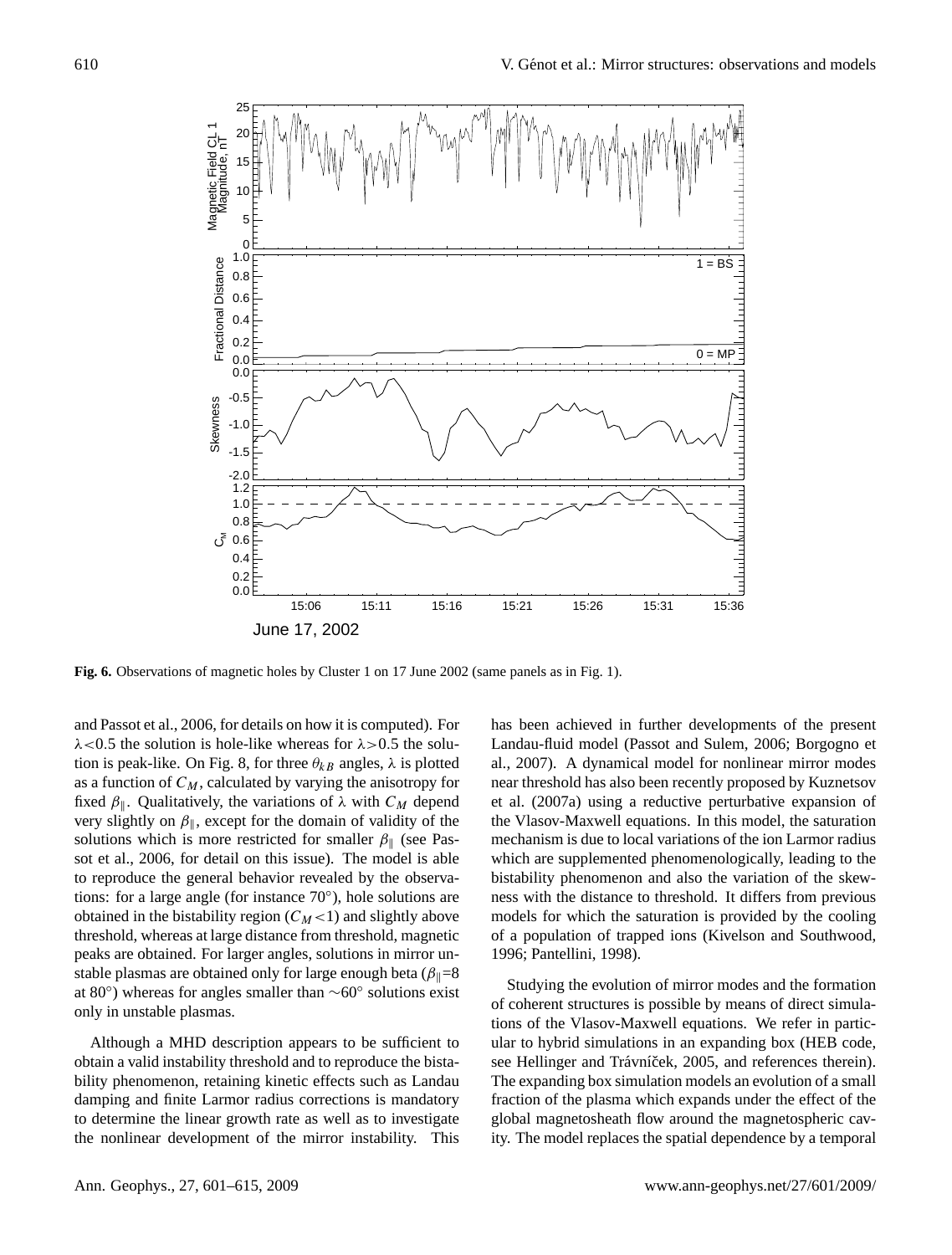

<span id="page-10-0"></span>**Fig. 7.** Observations of magnetic peaks by Cluster 1 on 27 May 2005 (same panels as in Fig. 1).

one and neglects global inhomogeneities/heat fluxes (physical lengths increase linearly with time). In this way, it provides a self-consistent mean to study the dynamical properties of waves driven by the magnetosheath plasma.

The simulation discussed hereafter is described in Trávnícek et al. [\(2007\)](#page-14-8); we focus here on different quantities. Figure [9](#page-12-5) displays the evolution of the system, in the plane (skewness,  $C_{Me}$ ), where the skewness is evaluated from the magnetic fluctuations in the parallel direction. Initial conditions correspond to an homogeneous plasma only weakly unstable with respect to the mirror and proton cyclotron instabilities:  $T_{\perp}/T_{\parallel}=1.1$  and  $\beta_{\parallel}=13$  (C<sub>Me</sub>=1.4, indicated by a cross on the right panel of Figure [9\)](#page-12-5). The duration of the simulation is 36 000  $\Omega_p^{-1}$  which corresponds to 36 characteristic expansion times ( $\Omega_p$  is the initial proton gyrofrequency). As expansion proceeds, the anisotropy increases together with mirror mode fluctuations which remain mainly sinusoidal (with thus an almost vanishing skewness) until  $C_{Me} \simeq 3$ . The distance to threshold increases and mirror oscillations grow in amplitude and start shaping as peaks, up to the point where the instability saturates ( $\beta_{\parallel}=7$ ,  $C_{Me} \simeq 3.8$ ). Enhanced wave particle interactions induce proton isotropization which limits the anisotropy growth due to expansion. The system gradually reaches a marginally stable state. However, due to the expansion,  $\beta$  continues to decrease, which further reduces the distance to threshold. This effect is supplemented by a gradual damping of the saturated peaks and by the formation of deeper and more isolated holes (the peak/hole transition is achieved at  $\beta_{\parallel} \simeq 3.1$ ,  $C_{Me} \simeq 1.7$ ), until the mirror threshold  $C_{Me}$ =1 is reached. From the analysis of Fig. 2a in Trávnícek [et al.](#page-14-8) [\(2007\)](#page-14-8), the transition from positive to negative skewness corresponds to a saturation of the mirror fluctuations. This transition is consistent with the observations of Fig. [3.](#page-6-0) When  $C_M$  is decreased further, hole structures are damped but still survive below threshold. This behavior is also in agreement with the bistability phenomenon described earlier.

An interesting feature is that in HEB simulations, mirror fluctuations are seen for  $\theta_{kB} \simeq 70^\circ$  (see Fig. 2b in Trávnícek et [al.,](#page-14-8) [2007\)](#page-14-8) while the  $(C_M,$  skewness) curve in the fluid model (Fig. [8\)](#page-11-0) compares favorably to both observation and simulation curves for this angle. Within the three approaches the peak-hole transition is observed for  $C_M=1.7$  in the simu-lation (see Fig. [9\)](#page-12-5),  $C_M=1.5$  in the model (see Fig. [8\)](#page-11-0), and  $C_M$ =1.4 in the observations (see Fig. [5](#page-8-0) where an integration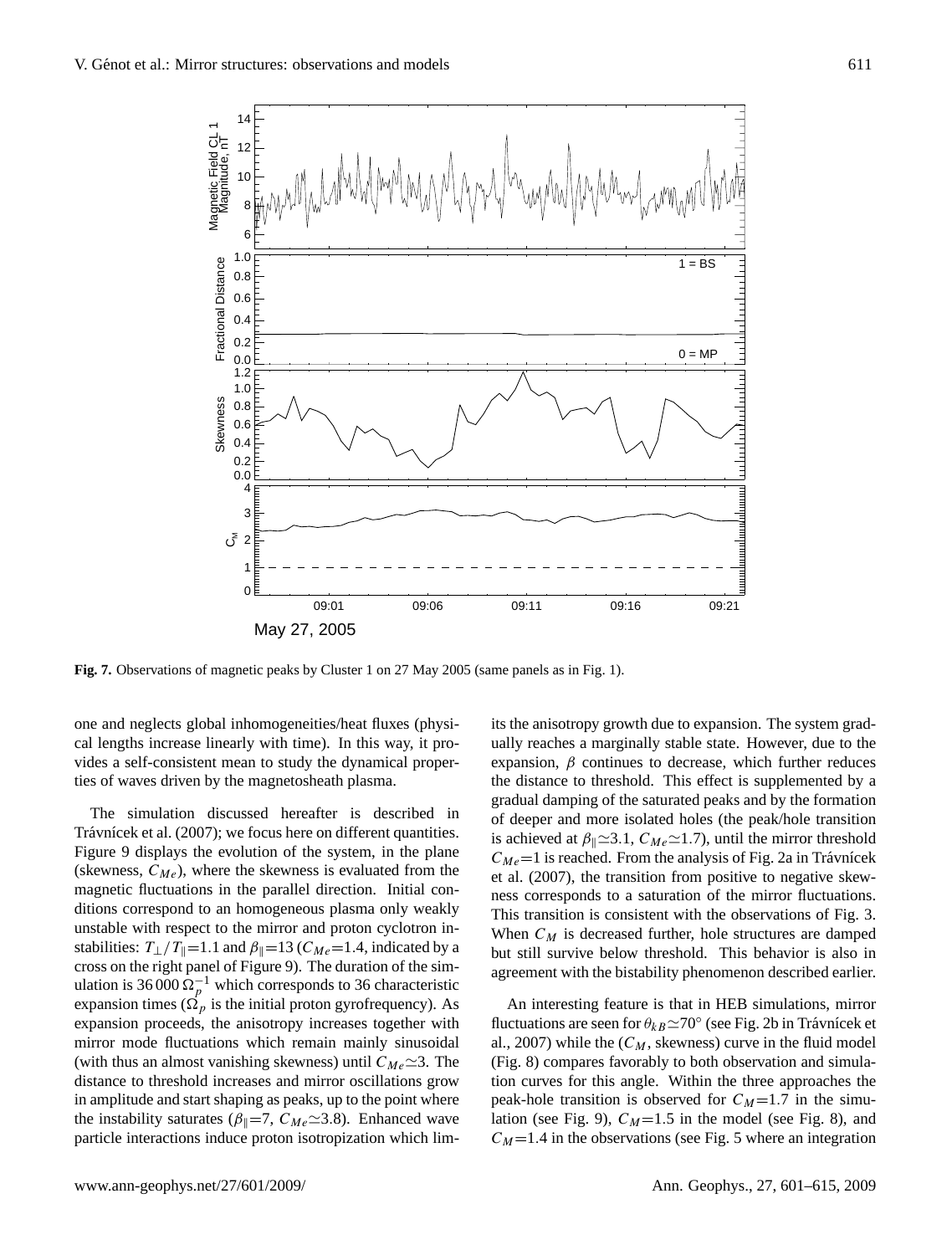

<span id="page-11-0"></span>**Fig. 8.** Shape factor  $(\lambda)$  of the solutions of [Passot et al.](#page-14-9)  $(2006)$ 's fluid model, as a function of the mirror parameter  $C_M$ . As shows the insert in the lower right corner,  $\lambda < 0.5$  corresponds to "hole" solutions and  $\lambda > 0.5$  corresponds to "peak" solutions. The bistability region is in the range  $0 < C_M < 1$ . The different curves correspond to the validity domain of the solutions of the model for three  $\theta_{kB}$  and three  $\beta_{\parallel}$  values: 2 (dotted line), 4 (solid line), and 8 (dash-dotted line). For given angle and  $\beta_{\parallel}$  values the solutions of the model live in a range of temperature anisotropy, i.e in a range of  $C_M$  values.

over all  $\theta_{kB}$  values is implicit). The three approaches thus suggest that  $C_M \simeq 1.5$  is a significant threshold for the transition between hole and peak mirror structures. The value in excess to 1 originates from the fact that hole structures exist in a large domain of plasma conditions (not too far from threshold tough), while peaks dwell only in mirror unstable plasmas.

[Califano et al.](#page-13-20) [\(2008\)](#page-13-20) also performed simulations of the Vlasov-Maxwell equations in an extended computational domain, in the case of an homogeneous plasma. They show that it is possible to obtain hole structures similar to those obtained in the HEB model when the system is initially far from threshold. In the same paper, the persistence of large amplitude magnetic holes below threshold is observed and interpreted as as the signature of bistability.

Concerning the formation of magnetic peaks, conclusions similar to ours were proposed by Baumgärtel et al.  $(2003)$ , based on hybrid simulations of the saturation of the mirror instability. This contrasts with the predictions of the theoretical models of [Kivelson and Southwood](#page-13-15) [\(1996\)](#page-13-15) and [Pan](#page-14-7)[tellini](#page-14-7) [\(1998\)](#page-14-7). Baumgärtel et al.  $(2003)$  suggests that this divergence might be attributed to the fact that these models assume the conservation of the magnetic moment for protons,

a condition which may be violated at the scale of the mirror structures.

Finally, all three approaches share a common feature: in absolute term, extreme negative skewness values are larger than positive ones. As described in Sect. 3.3 and showed in Fig. 1, these larger values do not mean holes are deeper than peaks are high, but that holes appear in a more isolated manner than peaks. Indeed, in contrast with peaks, holes can exist in mirror stable plasma, which means they do not need particular conditions to survive.

# **7 Conclusion**

In this paper, we used a statistical analysis of five years of Cluster data, supplemented by a fluid model and hybrid simulations to describe different morphological aspects of mirror structures. We use the skewness of the magnetic field fluctuations over 5 min windows to characterize these shapes, as negative (positive) skewness is associated with hole (peak) structures. We show that these different shapes can be related to different stages of the mirror mode dynamics which, in our analysis, is tracked by the mirror parameter  $C_M = \beta_\perp (\frac{T_\perp}{T_\parallel} - 1)$ which is equal to 1 at threshold. These approaches favorably compare regarding the existence of a bistability phenomenon, associated with a subcritical bifurcation: mirror structures in the form of magnetic holes exist below the linear threshold. This bistability phenomenon may also explain observational signatures of mirror modes in a large wavenumber regime where the growth rate is negative [\(Sahraoui et](#page-14-1) [al.,](#page-14-1) [2006\)](#page-14-1). As shown by numerical simulations, the nonlinear saturation of the mirror instability leads in contrast to the formations of magnetic peaks.

In most previous analyses, the shape of the mirror structures was related to the value of the plasma  $\beta$ . We here show that the distance to threshold is a more relevant controlling parameter because of its direct link to the mirror mode dynamics. The skewness of mirror fluctuations are indeed correlated with  $C_M$ : deep holes, due to the bistability process, are observed for mirror stable conditions  $(C_M < 1)$ , sinusoidal mirror modes and moderate holes and peaks are encountered near threshold  $C_M \simeq 1.5$ , whereas large peaks, are obtained far from threshold  $C_M \gtrsim 2$ . Because they are present in unstable plasmas, peaks are generally observed in groups whereas holes can appear isolated. This is illustrated by the skewness magnitudes which are, in all the three approaches, significantly larger (in absolute value) for holes than for peaks. The location of the mirror structures in the magnetosheath is tracked by computing the fractional distance  $F$  between the shock  $(F=1)$  and the magnetopause  $(F=0)$ . In agreement with other studies [\(Joy et al.,](#page-13-9) [2006;](#page-13-9) [Soucek et al.,](#page-14-16) [2008\)](#page-14-16), we find that peaks are mostly observed in the middle of the magnetosheath whereas most holes are observed close to the magnetopause. This is also in agreement with hybrid simulations which mimic the magnetosheath plasma condition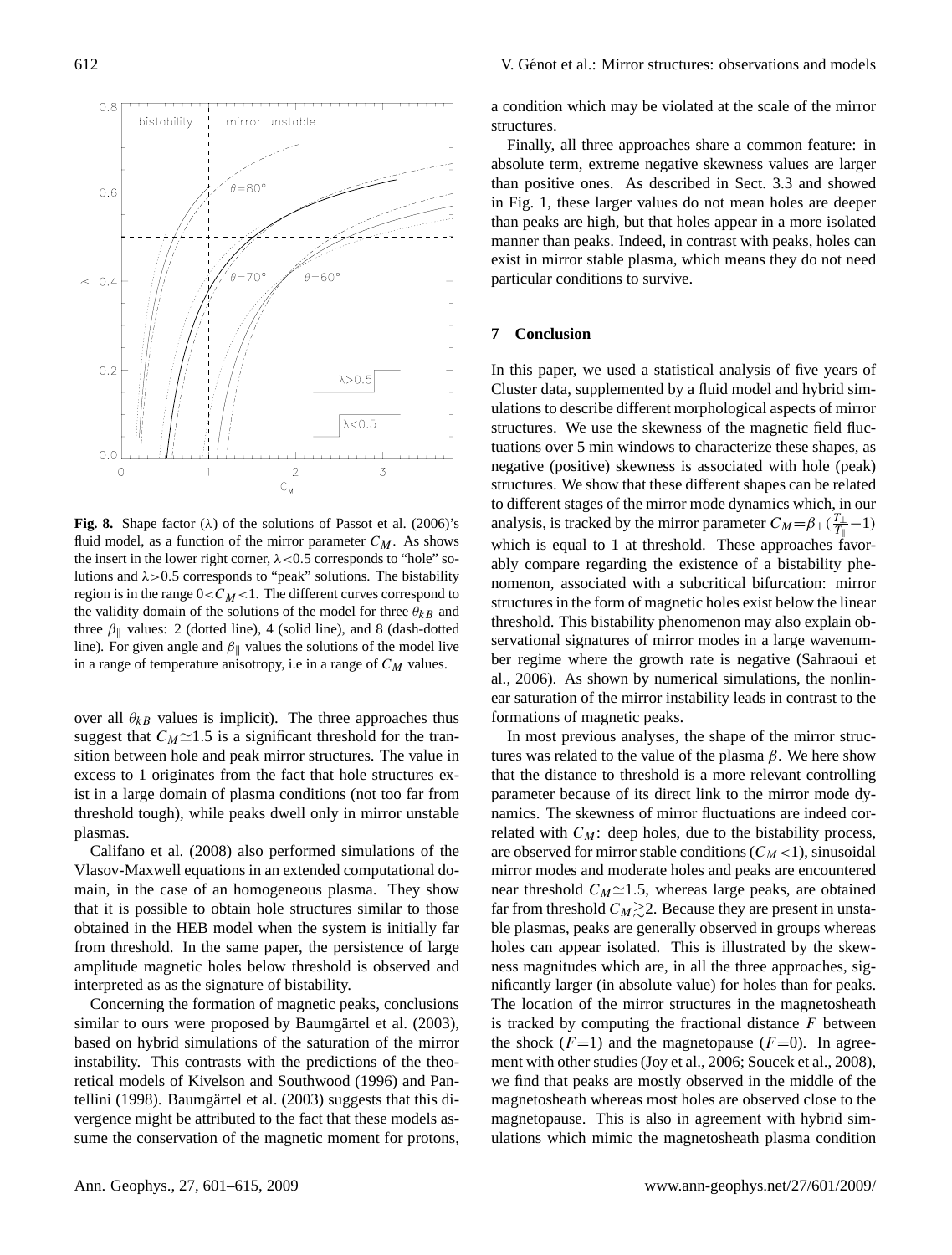

<span id="page-12-5"></span>**Fig. 9.** Results of the HEB simulation code. On the left panel the skewness of parallel magnetic fluctuations as a function of proton  $\beta_{\parallel}$  is displayed. The time evolves from high  $\beta_{\parallel}$  values to lower ones whereas the anisotropy increases, both processes being due to the forced expansion of the plasma box modeled in the code. The transition from positive to negative skewness occurs for  $\beta_{\parallel} \simeq 3.1$ . On the right panel the skewness is plotted as a function of  $C_{Me}$  ( $\beta_e = 1$ ) and the starting point of the simulation is referenced by the cross.

evolution from the shock (large  $\beta$ , moderate anisotropy) to the magnetopause (small  $\beta$ , large anisotropy).

From the combined views of observations and models we can propose the following scenario for the evolution of mirror structures. Large peak structures grow out from moderately unstable plasma (typically observed behind the bow shock), reaching saturation at sufficiently large distance from threshold (in the middle magnetosheath depending on the convection time), and, as  $\beta$  is further decreased closer to the magnetopause, the plasma turns to be mirror stable, which is accompanied by a decay of the peaks to the profit of hole structures which can survive these conditions. Close to the magnetopause, trains of magnetic holes with very small values of the magnetic field amplitude can modify the reconnection rate. Further down the magnetosheath flanks, the analysis of [Soucek et al.](#page-14-16) [\(2008\)](#page-14-16) showed that mostly magnetic holes are observed even at larger magnetopause distance, due to a gradual decrease in temperature anisotropy.

On the observational point of view, a challenge is posed by recent theoretical works [Califano et al.](#page-13-20) [\(2008\)](#page-13-20) which predict, near threshold, a flattening of the distribution functions at small parallel velocities (corresponding to resonant particles). Precise measurements at small energies are then required to capture this effect due to a diffusion in velocity space. Another interesting development that multi-spacecraft observations can achieve, would be to observe the same structure in different stages of evolution in order to study the mirror dynamics, as in the numerical simulations.

*Acknowledgements.* This work was performed in the frame of the International Space Science Institute meetings of Team 80 "The effect of ULF turbulence and flow chaotisation on plasma energy and mass transfer at the magnetopause". V.G. thanks the CDPP team members for their efforts in developing the analysis tools used in this study. P.H. and P.T. acknowledge the Czech grants GAAV IAA300420702 and IAA300420602. The hybrid simulation has been performed on Amalka supercomputing facility at IAP, ASCR.

Topical Editor I. A. Daglis thanks two anonymous referees for their help in evaluating this paper.

#### **References**

- <span id="page-12-3"></span>Anderson, B. J., Fuselier, S. A., Gary, S. P., and Denton, R. E.: Magnetic spectral signatures in the Earths magnetosheath and plasma depletion layer, J. Geophys. Res., 99(A4), 5877–5892, doi:10.1029/93JA02827, 1994.
- <span id="page-12-4"></span>Balikhin, M. A., Pokhotelov, O. A., Walker, S. N., Amata, E., Andre, M., Dunlop, M., and Alleyne, H. S. C. K.: Minimum variance free wave identification: Application to Cluster electric field data in the magnetosheath, Geophys. Res. Lett., 30(10), 1508, doi:10.1029/2003GL016918, 2003.
- <span id="page-12-2"></span>Balogh, A., Carr, C. M., Acuña, M. H., et al.: The Cluster Magnetic Field Investigation: overview of in-flight performance and initial results, Ann. Geophys., 19, 1207–1217, 2001, [http://www.ann-geophys.net/19/1207/2001/.](http://www.ann-geophys.net/19/1207/2001/)
- <span id="page-12-0"></span>Baumgärtel, K., Dubinin, E., Sauer, K., and Story, T. R.: Solar wind magnetic holes: signature of slow mode type MHD solitons?, Adv. Space Res., 20, 69–74, 1997.
- <span id="page-12-1"></span>Baumgärtel, K.: Soliton approach to magnetic holes, J. Geophys. Res., 104, 28295–28308, 1999.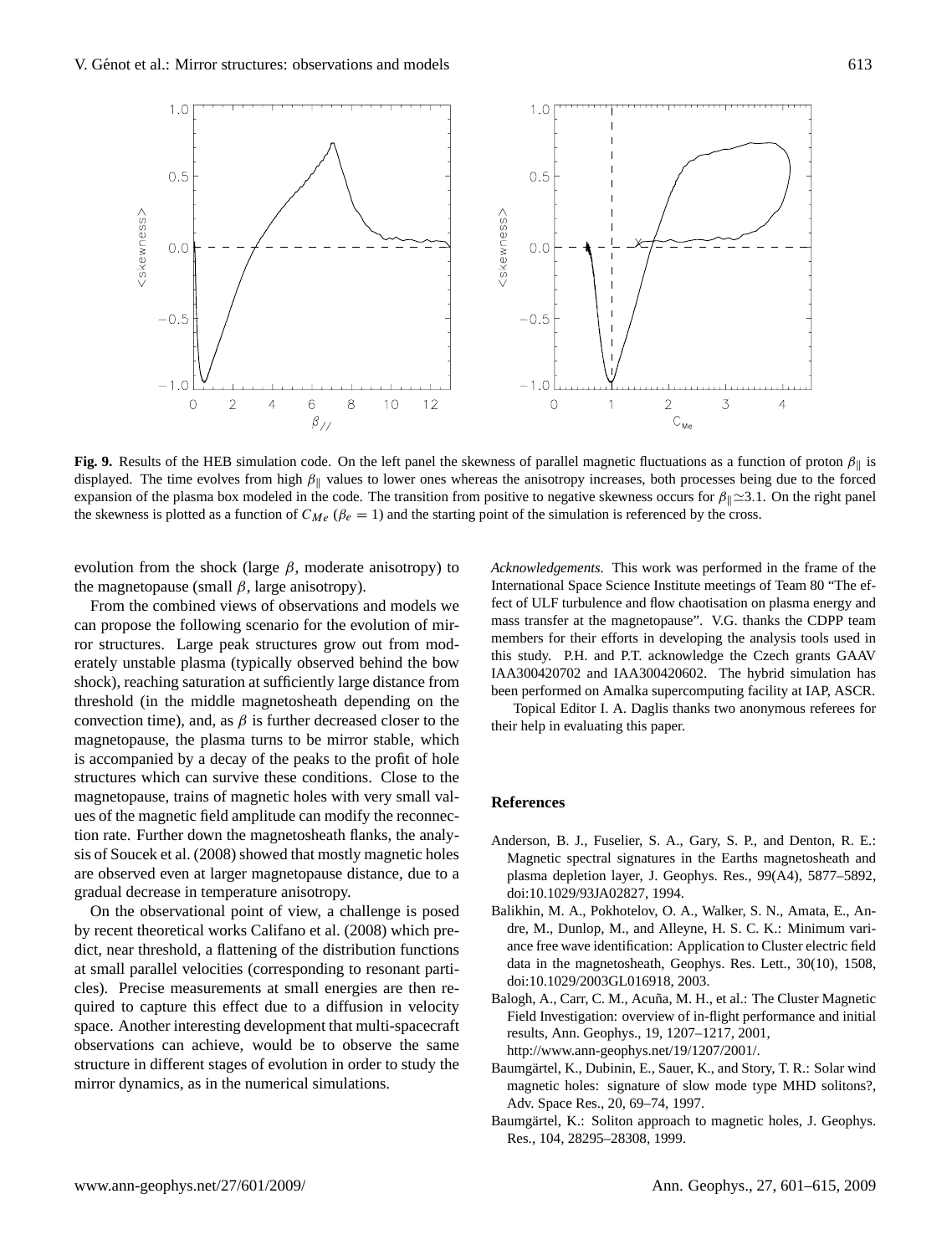<span id="page-13-16"></span>Baumgärtel, K.: Fluid approach to mirror mode structures, Planet. Space. Sci., 49, 1239–1247, 2001.

- <span id="page-13-14"></span>Baumgärtel K., Sauer, K., and Dubinin, E.: Towards understanding magnetic holes: Hybrid simulations, Geophys. Res. Lett., 30(14), 1761, doi:10.1029/2003GL017373, 2003.
- <span id="page-13-7"></span>Bavassano Cattaneo, M. B., Basile, C., Moreno, G., and Richardson, J. D.: Evolution of mirror structures in the magnetosheath of Saturn from the bow shock to the magnetopause, J. Geophys. Res., 103, 11961–11972, 1998.
- <span id="page-13-17"></span>Borgogno, D., Passot, T., and Sulem, P. L.: Magnetic holes in plasmas close to the mirror instability, Nonlin. Processes Geophys., 14, 373–383, 2007,

[http://www.nonlin-processes-geophys.net/14/373/2007/.](http://www.nonlin-processes-geophys.net/14/373/2007/)

- <span id="page-13-3"></span>Burlaga, L. F., Ness, N. F., and Acuna, M. H.: Trains of magnetic holes and magnetic humps in the heliosheath, Geophys. Res. Lett., 33, L21106, doi:10.1029/2006GL027276, 2006.
- <span id="page-13-4"></span>Burlaga, L. F., Ness, N. F., and Acuna, M. H.: Linear magnetic holes in a unipolar region of the heliosheath observed by Voyager 1, J. Geophys. Res., 112, A07106, doi:10.1029/2007JA012292, 2007.
- <span id="page-13-20"></span>Califano, F., Hellinger, P., Kuznetsov, E., Passot, T., Sulem, P. L., and Travnicek, P.: Nonlinear mirror mode dynamics: simulations and modeling, J. Geophys. Res., 113, A08219 doi:10.1029/2007JA012898, 2008.
- <span id="page-13-24"></span>Chisham, G., Schwartz, S. J., Balikhin, M. A., and Dunlop, M. W.: AMPTE observations of mirror mode waves in the magnetosheath: Wavevector determination, J. Geophys. Res., 104(A1), 437–448, doi:10.1029/1998JA900044, 1999.
- <span id="page-13-32"></span>Constantinescu, O. D.: Self-consistent model for mirror structures, J. Atmos. Terr. Phys., 64, 645–649, 2002
- <span id="page-13-23"></span>Denton, R. E., Gary, S. P., Anderson, B. J., LaBelle, J. W., and Lessard, M.: Low-frequency fluctuations in the magnetosheath near the magnetopause, J. Geophys. Res., 100(A4), 5665–5680, doi:10.1029/94JA03024, 1995.
- <span id="page-13-8"></span>Erdös, G. and Balogh, A.: Statistical properties of mirror mode structures observed by Ulysses in the magnetosheath of Jupiter, J. Geophys. Res., 101, 1–12, 1996.
- <span id="page-13-0"></span>Fazakerley, A. N. and Southwood, D. J.: Mirror instability in the magnetosheath, Adv. Space Res., 14(7), 65–68, 1994.
- <span id="page-13-29"></span>Fuselier, S. A., Anderson, B. J., Gary, S. P., and Denton, R. E.: Inverse correlations between the ion temperature anisotropy and plasma beta in the Earths quasi-parallel magnetosheath, J. Geophys. Res., 99, 14931–14936, doi:10.1029/94JA00865, 1994.
- <span id="page-13-28"></span>Gary, S. P. and Lee, M. A.: The ion cyclotron anisotropy instability and the inverse correlation between proton anisotropy and proton beta, J. Geophys. Res., 99(A6), 11297–11302, doi:10.1029/94JA00253, 1994.
- <span id="page-13-22"></span>Gary, S. P., Fuselier, S. A., and Anderson, B. J.: Ion anisotropy instabilities in the magnetosheath, J. Geophys. Res., 98(A2), 1481– 1488, doi:10.1029/92JA01844, 1993.
- <span id="page-13-31"></span>Gary, S. P., Lavraud, B., Thomsen, M. F., Lefebvre, B., and Schwartz, S. J.: Electron anisotropy constraint in the magnetosheath: Cluster observations, Geophys. Res. Lett., 32, L13109, doi:10.1029/2005GL023234, 2005.
- <span id="page-13-13"></span>Génot, V., Schwartz, S. J., Mazelle, C., Balikhin, M., Dunlop, M., and Bauer, T. M.: Kinetic study of the mirror mode, J. Geophys. Res., 106(A10), 21611–21622, doi:10.1029/2000JA000457, 2001.
- <span id="page-13-5"></span>Génot, V.: Mirror and firehose instabilities in the heliosheath, The

Astrophys. J., 687, L119–L122, 2008.

- <span id="page-13-21"></span>Génot, V., Budnik, E., Jacquey, C., Dandouras, I., and Lucek, E.: Mirror modes observed with Cluster in the Earth's magnetosheath : statistical study and IMF/solar wind dependence, Adv. Geosci., in press, 2009.
- <span id="page-13-26"></span>Hall, A. N.: Finite ion Larmor radius modifications to the firehose and mirror instabilities, J. Plasma Phys., 21, 431–443, 1979.
- <span id="page-13-30"></span>Hellinger P., Trávníček, P., Mangeney, A., and Grappin, R.: Hybrid simulations of the magnetosheath compression: Marginal stability path, Geophys. Res. Lett., 30(18), 1959, doi:10.1029/2003GL017855, 2003.
- <span id="page-13-33"></span>Hellinger P. and Trávníček, P.: Magnetosheath compression: Role of characteristic compression time, alpha particle abundance, and alpha/proton relative velocity, J. Geophys. Res., 110, A04210, doi:10.1029/2004JA010687, 2005.
- <span id="page-13-27"></span>Hellinger P.: Comment on the linear mirror instability near the threshold, Phys. Plasmas, 14, 8, 2007.
- <span id="page-13-2"></span>Horbury, T. S., Lucek, E. A., Balogh, A., Dandouras, I., and Rème, H.: Motion and orientation of magnetic field dips and peaks in the terrestrial magnetosheath, J. Geophys. Res., 109, 9209, doi:10.1029/2003JA010237, 2004.
- <span id="page-13-9"></span>Joy, S. P., Kivelson, M. G., Walker, R. J., Khurana, K. K., Russell, C. T., and Paterson, W. R.: Mirror mode structures in the Jovian magnetosheath, J. Geophys. Res., 111, A12212, doi:10.1029/2006JA011985, 2006.
- <span id="page-13-10"></span>Kaufmann, R. L., Horng, J.-T., and Wolfe, A.: Large-amplitude hydromagnetic waves in the inner magnetosheath, J. Geophys. Res., 75(25), 4666–4676, 1970.
- <span id="page-13-15"></span>Kivelson, M. and Southwood, D.: Mirror instability II: The mechanism of non-linear saturation, J. Geophys. Res., 101, 17365– 17371, 1996.
- <span id="page-13-18"></span>Kuznetsov, E. A., Passot, T., and Sulem, P. L.: Dynamical model for nonlinear mirror modes near threshold, Phys. Rev. Lett., 98(23), 235003, 2007a.
- <span id="page-13-19"></span>Kuznetsov, E. A., Passot, T., and Sulem, P. L.: Nonlinear theory of mirror instability near threshold, Pis'ma v ZhETF, 86, 725–730, JETP Lett., 86, 637–642, 2007b.
- <span id="page-13-11"></span>Leckband, J. A., Burgess, D., Pantellini, F. G. E., and Schwartz, S. J.: Ion distributions associated with mirror waves in the Earth's magnetosheath, Adv. Space Res., 15(8–9), 345–348, 1995.
- <span id="page-13-25"></span>Lin, C.-H., Chao, J. K., Lee, L. C., Wu, D. J., Li, Y., Wu, B. H., and Song, P.: Identification of mirror waves by the phase difference between perturbed magnetic field and plasmas, J. Geophys. Res., 103(A4), 6621–6632, doi:10.1029/97JA03474, 1998.
- <span id="page-13-6"></span>Liu, Y., Richardson, J. D., Belcher, J. W., Kasper, J. C., and Skoug, R. M.: Plasma depletion and mirror waves ahead of interplanetary coronal mass ejections, J. Geophys. Res., 111, A09108, doi:10.1029/2006JA011723, 2006.
- <span id="page-13-12"></span>Lucek, E. A., Dunlop, M. W., Balogh, A., Cargill, P., Baumjohann, W., Georgescu, E., Haerendel, G., and Fornacon, G.-H.: Identification of magnetosheath mirror modes in Equator-S magnetic field data, Ann. Geophys., 17, 1560–1573, 1999, [http://www.ann-geophys.net/17/1560/1999/.](http://www.ann-geophys.net/17/1560/1999/)
- <span id="page-13-1"></span>Lucek, E. A., Dunlop, M. W., Horbury, T. S., Balogh, A., Brown, P., Cargill, P., Carr, C., Fornaçon, K.-H., Georgescu, E., and Oddy, T.: Cluster magnetic field observations in the magnetosheath: four-point measurements of mirror structures, Ann. Geophys., 19, 1421–1428, 2001,
	- [http://www.ann-geophys.net/19/1421/2001/.](http://www.ann-geophys.net/19/1421/2001/)